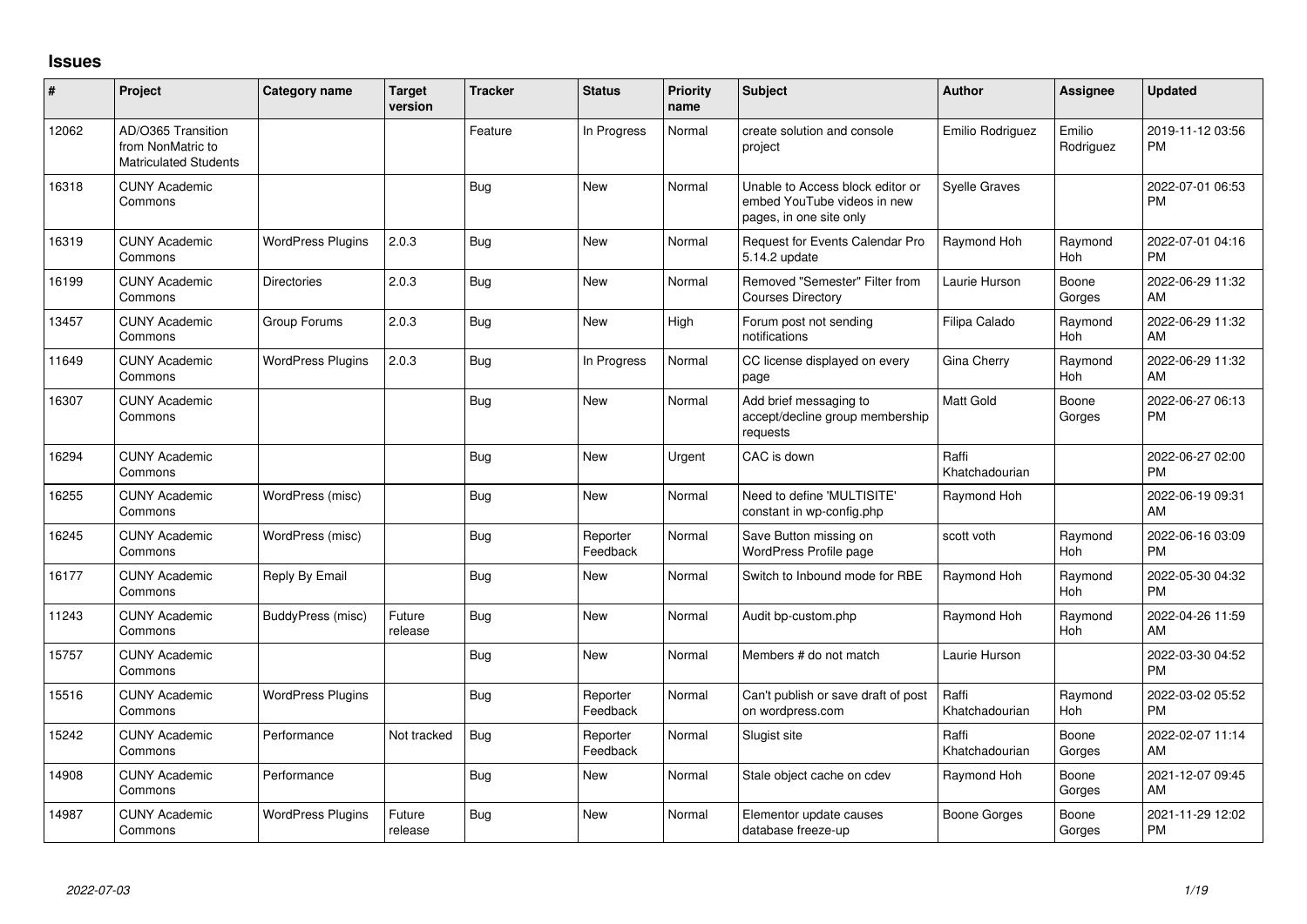| #     | Project                         | Category name              | <b>Target</b><br>version | <b>Tracker</b> | <b>Status</b>        | Priority<br>name | <b>Subject</b>                                                                                | Author                  | <b>Assignee</b> | <b>Updated</b>                |
|-------|---------------------------------|----------------------------|--------------------------|----------------|----------------------|------------------|-----------------------------------------------------------------------------------------------|-------------------------|-----------------|-------------------------------|
| 13331 | <b>CUNY Academic</b><br>Commons | Site cloning               | Future<br>release        | <b>Bug</b>     | <b>New</b>           | Normal           | Combine Site Template and Clone<br>operations                                                 | Boone Gorges            | Jeremy Felt     | 2021-11-19 12:39<br><b>PM</b> |
| 14940 | <b>CUNY Academic</b><br>Commons |                            |                          | Bug            | New                  | Normal           | Discrepancy between Commons<br>profile "sites" and actual # of sites                          | Laurie Hurson           |                 | 2021-11-08 11:09<br>AM        |
| 14936 | <b>CUNY Academic</b><br>Commons |                            |                          | <b>Bug</b>     | <b>New</b>           | Normal           | Commons websites blocked by<br>SPS campus network                                             | Laurie Hurson           |                 | 2021-11-03 03:57<br><b>PM</b> |
| 14792 | <b>CUNY Academic</b><br>Commons |                            |                          | Bug            | <b>New</b>           | Normal           | Inconsistent email notifications<br>from gravity forms                                        | Raffi<br>Khatchadourian |                 | 2021-10-04 01:50<br><b>PM</b> |
| 14629 | <b>CUNY Academic</b><br>Commons |                            | Not tracked              | Bug            | Reporter<br>Feedback | Normal           | Possible Post Order Bug?                                                                      | <b>Syelle Graves</b>    |                 | 2021-09-14 10:47<br>AM        |
| 13949 | <b>CUNY Academic</b><br>Commons |                            | Not tracked              | Bug            | New                  | Normal           | Continued debugging of runaway<br>MySQL connections                                           | <b>Matt Gold</b>        | Boone<br>Gorges | 2021-09-14 10:42<br>AM        |
| 14496 | <b>CUNY Academic</b><br>Commons | Domain Mapping             | Future<br>release        | Bug            | <b>New</b>           | Normal           | Mapped domain SSO uses<br>third-party cookies                                                 | Raymond Hoh             | Raymond<br>Hoh  | 2021-05-24 04:03<br><b>PM</b> |
| 14483 | <b>CUNY Academic</b><br>Commons | WordPress - Media          | Not tracked              | <b>Bug</b>     | Reporter<br>Feedback | Normal           | <b>Wordpress PDF Embed Stopped</b><br>Working after JITP Media Clone                          | <b>Patrick DeDauw</b>   | Boone<br>Gorges | 2021-05-20 01:51<br><b>PM</b> |
| 14113 | <b>CUNY Academic</b><br>Commons | WordPress (misc)           | Future<br>release        | Bug            | Hold                 | Normal           | Block Editor Not Working on this<br>page - Json error                                         | scott voth              | Boone<br>Gorges | 2021-03-05 11:01<br>AM        |
| 13430 | <b>CUNY Academic</b><br>Commons | Reply By Email             | Not tracked              | Bug            | <b>New</b>           | Normal           | Delay in RBE                                                                                  | Luke Waltzer            | Raymond<br>Hoh  | 2020-10-13 11:16<br>AM        |
| 13328 | <b>CUNY Academic</b><br>Commons | Group Forums               | Not tracked              | Bug            | Reporter<br>Feedback | Normal           | cross-posting in two related<br>groups                                                        | Marilyn Weber           | Raymond<br>Hoh  | 2020-09-15 10:39<br><b>PM</b> |
| 12436 | <b>CUNY Academic</b><br>Commons |                            | Not tracked              | Bug            | Assigned             | Normal           | Nightly system downtime                                                                       | Boone Gorges            |                 | 2020-08-01 09:30<br>AM        |
| 12573 | <b>CUNY Academic</b><br>Commons | <b>WordPress Plugins</b>   | Future<br>release        | Bug            | New                  | Normal           | <b>CommentPress Core Issues</b>                                                               | scott voth              |                 | 2020-03-24 04:32<br><b>PM</b> |
| 12438 | <b>CUNY Academic</b><br>Commons | Courses                    | Not tracked              | Bug            | <b>New</b>           | Normal           | Site appearing twice                                                                          | Laurie Hurson           | Boone<br>Gorges | 2020-02-18 01:34<br><b>PM</b> |
| 12360 | <b>CUNY Academic</b><br>Commons | <b>WordPress Themes</b>    | Not tracked              | Bug            | Reporter<br>Feedback | Normal           | site just says "DANTE We are<br>currently in maintenance mode,<br>please check back shortly." | Marilyn Weber           |                 | 2020-02-04 12:13<br><b>PM</b> |
| 12198 | <b>CUNY Academic</b><br>Commons |                            | Not tracked              | Bug            | Reporter<br>Feedback | Normal           | Duplicate listing in My Sites                                                                 | Tom Harbison            |                 | 2019-12-09 05:50<br><b>PM</b> |
| 11971 | <b>CUNY Academic</b><br>Commons | <b>Email Notifications</b> | Future<br>release        | Bug            | Reporter<br>Feedback | Low              | Pictures obscured in emailed post   Marilyn Weber<br>notifications                            |                         | Raymond<br>Hoh  | 2019-11-21 01:14<br><b>PM</b> |
| 11879 | <b>CUNY Academic</b><br>Commons |                            | Not tracked              | Bug            | New                  | Normal           | Hypothesis comments appearing<br>on multiple, different pdfs across<br>blogs                  | Laurie Hurson           | Laurie Hurson   | 2019-09-19 02:39<br><b>PM</b> |
| 10678 | <b>CUNY Academic</b><br>Commons |                            | Not tracked              | Bug            | Reporter<br>Feedback | High             | Newsletter Plugin Not Sending<br>Out Newsletters                                              | Mark Webb               | Boone<br>Gorges | 2019-09-16 09:38<br><b>PM</b> |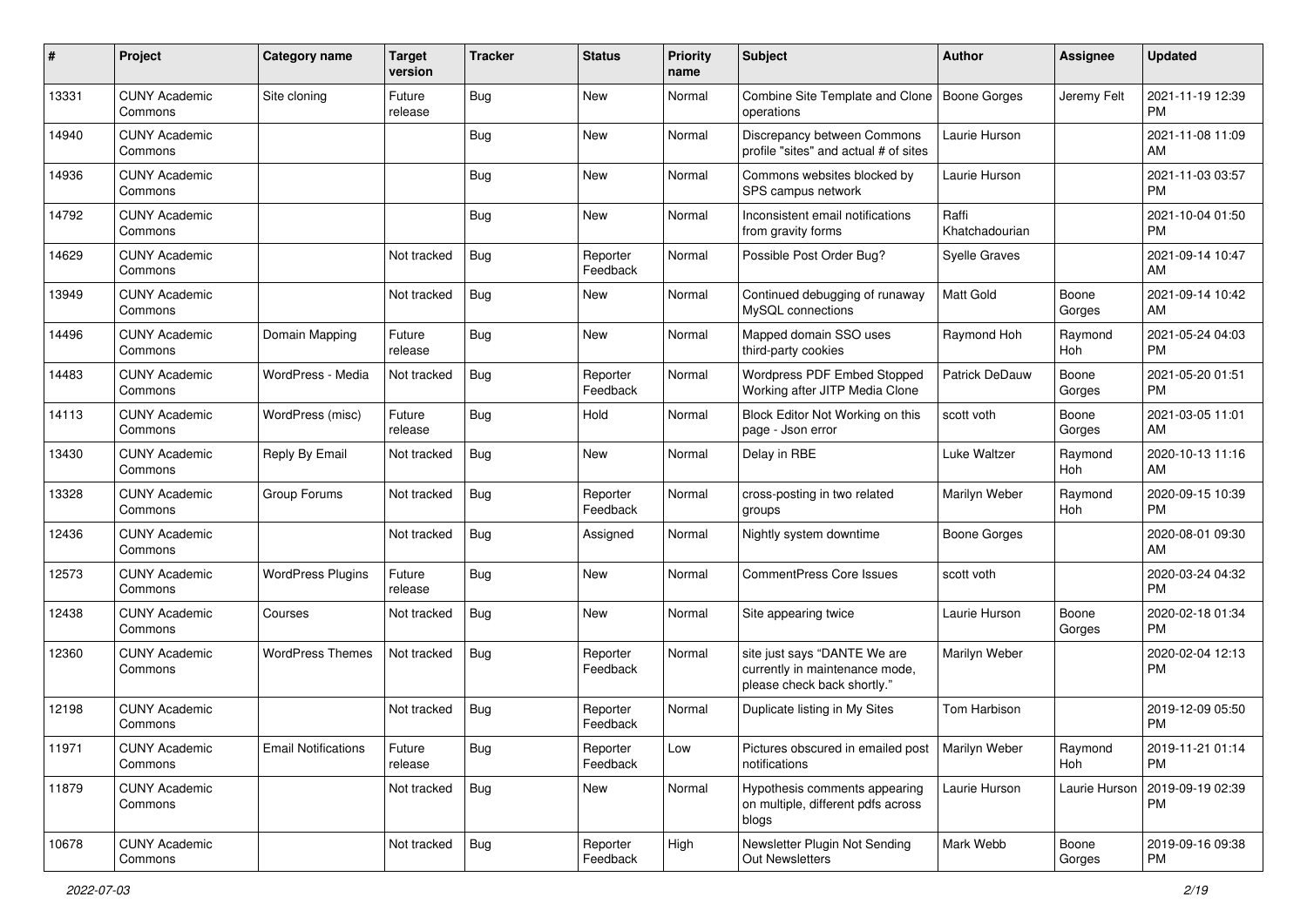| #     | Project                         | <b>Category name</b>       | <b>Target</b><br>version | Tracker    | <b>Status</b>        | Priority<br>name | <b>Subject</b>                                                                                               | <b>Author</b>       | <b>Assignee</b>     | <b>Updated</b>                |
|-------|---------------------------------|----------------------------|--------------------------|------------|----------------------|------------------|--------------------------------------------------------------------------------------------------------------|---------------------|---------------------|-------------------------------|
| 11556 | <b>CUNY Academic</b><br>Commons | Courses                    | Not tracked              | Bug        | Reporter<br>Feedback | Normal           | Instructor name given in course<br>listing                                                                   | <b>Tom Harbison</b> |                     | 2019-06-25 04:12<br>PM        |
| 11415 | <b>CUNY Academic</b><br>Commons | <b>WordPress Plugins</b>   | Not tracked              | Bug        | Reporter<br>Feedback | Normal           | <b>Blog Subscriptions in Jetpack</b>                                                                         | Laurie Hurson       |                     | 2019-05-14 10:34<br>AM        |
| 11392 | <b>CUNY Academic</b><br>Commons |                            | Future<br>release        | Bug        | <b>New</b>           | Normal           | Migrate users away from<br><b>StatPress</b>                                                                  | <b>Boone Gorges</b> |                     | 2019-04-23 03:53<br><b>PM</b> |
| 11120 | <b>CUNY Academic</b><br>Commons | <b>WordPress Plugins</b>   | Not tracked              | Bug        | Reporter<br>Feedback | Normal           | Events Manager Events Not<br>Showing Up                                                                      | Mark Webb           |                     | 2019-02-27 04:10<br><b>PM</b> |
| 11024 | <b>CUNY Academic</b><br>Commons | WordPress (misc)           | Future<br>release        | <b>Bug</b> | New                  | Normal           | Subsites should not show "you<br>should update your .htaccess<br>now" notice after permalink setting<br>save | <b>Boone Gorges</b> |                     | 2019-01-28 01:35<br><b>PM</b> |
| 10794 | <b>CUNY Academic</b><br>Commons | Performance                | Not tracked              | Bug        | <b>New</b>           | Normal           | Memcached connection<br>occasionally breaks                                                                  | <b>Boone Gorges</b> | Boone<br>Gorges     | 2018-12-06 03:30<br><b>PM</b> |
| 10769 | <b>CUNY Academic</b><br>Commons | <b>WordPress Themes</b>    | Not tracked              | Bug        | Reporter<br>Feedback | Normal           | 2011 Theme Sidebar                                                                                           | Mark Webb           |                     | 2018-12-04 04:09<br><b>PM</b> |
| 9926  | <b>CUNY Academic</b><br>Commons | <b>WordPress Plugins</b>   | Future<br>release        | Bug        | New                  | Normal           | twitter-mentions-as-comments<br>cron jobs can run long                                                       | <b>Boone Gorges</b> | Boone<br>Gorges     | 2018-10-24 12:34<br><b>PM</b> |
| 9289  | <b>CUNY Academic</b><br>Commons | <b>WordPress Plugins</b>   | Future<br>release        | Bug        | Reporter<br>Feedback | Normal           | Email Users Plugin                                                                                           | Laurie Hurson       | Boone<br>Gorges     | 2018-10-24 12:34<br><b>PM</b> |
| 10262 | <b>CUNY Academic</b><br>Commons |                            | Not tracked              | Bug        | Reporter<br>Feedback | Normal           | Newsletter Plugin: Broken Image<br>at Bottom of All Newsletters                                              | Mark Webb           | Raymond<br>Hoh      | 2018-08-30 05:17<br><b>PM</b> |
| 9979  | <b>CUNY Academic</b><br>Commons | <b>Email Notifications</b> | Not tracked              | <b>Bug</b> | Reporter<br>Feedback | Normal           | Reports of slow email activation<br>emails                                                                   | Matt Gold           | Boone<br>Gorges     | 2018-08-29 09:40<br><b>PM</b> |
| 10040 | <b>CUNY Academic</b><br>Commons | WordPress (misc)           | Not tracked              | Bug        | Reporter<br>Feedback | Normal           | User doesn't see full list of themes                                                                         | Matt Gold           | Boone<br>Gorges     | 2018-07-25 10:12<br>AM        |
| 9515  | <b>CUNY Academic</b><br>Commons | <b>WordPress Plugins</b>   | Not tracked              | Bug        | Reporter<br>Feedback | Normal           | Text to Speech plugin - "More<br>Slowly" checkbox not working                                                | scott voth          | Boone<br>Gorges     | 2018-06-13 02:26<br><b>PM</b> |
| 9835  | <b>CUNY Academic</b><br>Commons | Group Forums               | Future<br>release        | <b>Bug</b> | Assigned             | Normal           | add a "like" function?                                                                                       | Marilyn Weber       | <b>Erik Trainer</b> | 2018-06-05 01:49<br><b>PM</b> |
| 7981  | <b>CUNY Academic</b><br>Commons | Social Paper               | Future<br>release        | Bug        | New                  | Normal           | Social Paper comments should<br>not go to spam                                                               | Luke Waltzer        | Boone<br>Gorges     | 2018-04-16 03:52<br><b>PM</b> |
| 7663  | <b>CUNY Academic</b><br>Commons | Social Paper               | Future<br>release        | Bug        | <b>New</b>           | Normal           | Social Paper notifications not<br>formatted correctly on secondary<br>sites                                  | <b>Boone Gorges</b> | Boone<br>Gorges     | 2018-04-16 03:52<br>PM        |
| 7022  | <b>CUNY Academic</b><br>Commons | Announcements              | Future<br>release        | Bug        | New                  | Normal           | Sitewide announcements should<br>be displayed on, and dismissable<br>from, mapped domains                    | <b>Boone Gorges</b> | Boone<br>Gorges     | 2018-03-22 10:18<br>AM        |
| 9346  | <b>CUNY Academic</b><br>Commons | WordPress (misc)           | Not tracked              | <b>Bug</b> | New                  | Normal           | Clone cetls.bmcc.cuny.edu for<br>development                                                                 | Owen Roberts        | Raymond<br>Hoh      | 2018-03-06 05:35<br><b>PM</b> |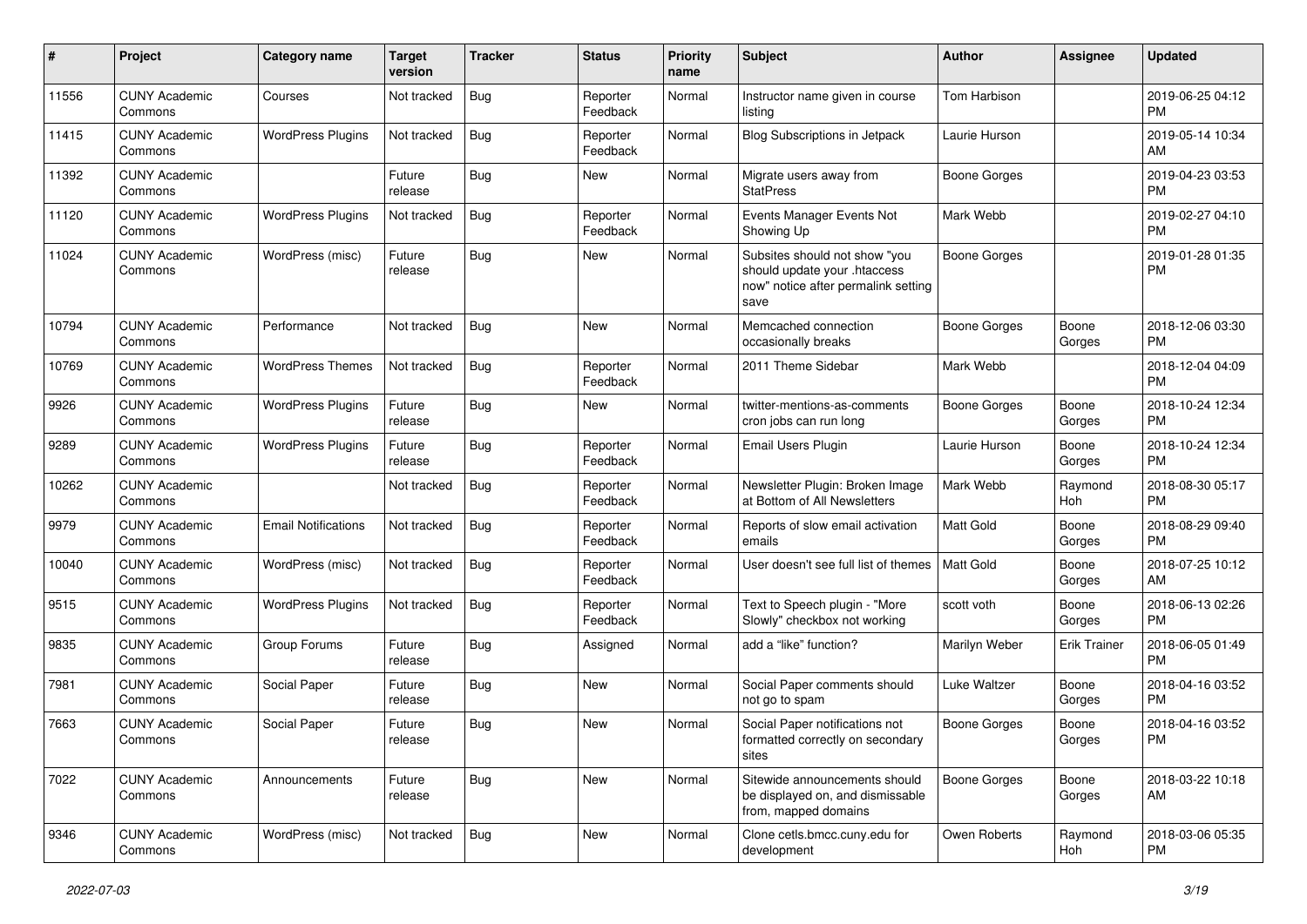| #    | <b>Project</b>                  | Category name             | <b>Target</b><br>version | <b>Tracker</b> | <b>Status</b>        | <b>Priority</b><br>name | <b>Subject</b>                                                                                  | <b>Author</b>       | Assignee            | <b>Updated</b>                |
|------|---------------------------------|---------------------------|--------------------------|----------------|----------------------|-------------------------|-------------------------------------------------------------------------------------------------|---------------------|---------------------|-------------------------------|
| 8991 | <b>CUNY Academic</b><br>Commons | Reply By Email            | Not tracked              | <b>Bug</b>     | Hold                 | Normal                  | RBE duplicate email message<br>issue                                                            | <b>Matt Gold</b>    | Raymond<br>Hoh      | 2018-02-18 08:53<br><b>PM</b> |
| 9060 | <b>CUNY Academic</b><br>Commons | Commons In A Box          | Not tracked              | <b>Bug</b>     | Hold                 | Normal                  | Problems with CBox image library<br>upload                                                      | Lisa Rhody          | Raymond<br>Hoh      | 2018-01-10 03:26<br><b>PM</b> |
| 8675 | <b>CUNY Academic</b><br>Commons | <b>User Onboarding</b>    | Future<br>release        | Bug            | Reporter<br>Feedback | Low                     | Add new User search screen calls<br>for the input of email address but<br>doesn't work with one | Paul Hebert         | Boone<br>Gorges     | 2017-10-11 11:17<br>AM        |
| 8440 | <b>CUNY Academic</b><br>Commons | Onboarding                | Not tracked              | Bug            | <b>New</b>           | Normal                  | Create Test Email Accounts for<br><b>Onboarding Project</b>                                     | Stephen Real        | Stephen Real        | 2017-08-01 09:49<br><b>PM</b> |
| 7928 | <b>CUNY Academic</b><br>Commons | Group Forums              | Not tracked              | Bug            | New                  | Normal                  | Duplicate Forum post                                                                            | Luke Waltzer        | Raymond<br>Hoh      | 2017-04-11 09:27<br><b>PM</b> |
| 6356 | <b>CUNY Academic</b><br>Commons | <b>WordPress Plugins</b>  | Future<br>release        | <b>Bug</b>     | Reporter<br>Feedback | Low                     | Should Subscribe2 be<br>deprecated?                                                             | Luke Waltzer        |                     | 2017-03-20 12:20<br><b>PM</b> |
| 6995 | <b>CUNY Academic</b><br>Commons | Home Page                 | Not tracked              | Bug            | Assigned             | Normal                  | member filter on homepage not<br>working                                                        | <b>Matt Gold</b>    | Raymond<br>Hoh      | 2016-12-11 09:46<br><b>PM</b> |
| 6644 | <b>CUNY Academic</b><br>Commons |                           | Not tracked              | <b>Bug</b>     | Reporter<br>Feedback | High                    | White Screen at Login Pge                                                                       | Luke Waltzer        | Raymond<br>Hoh      | 2016-11-21 10:34<br><b>PM</b> |
| 6755 | <b>CUNY Academic</b><br>Commons | WordPress (misc)          | Future<br>release        | Bug            | New                  | Normal                  | Cannot Deactivate Plugin                                                                        | Laura Kane          |                     | 2016-11-16 01:12<br><b>PM</b> |
| 6749 | <b>CUNY Academic</b><br>Commons | Events                    | Future<br>release        | <b>Bug</b>     | <b>New</b>           | Low                     | BPEO iCal request can trigger<br>very large number of DB queries                                | Boone Gorges        | Raymond<br>Hoh      | 2016-11-15 10:09<br><b>PM</b> |
| 6671 | <b>CUNY Academic</b><br>Commons | Reply By Email            | Not tracked              | Bug            | Assigned             | Normal                  | "Post too often" RBE error<br>message                                                           | Matt Gold           | Raymond<br>Hoh      | 2016-11-11 09:55<br>AM        |
| 5268 | <b>CUNY Academic</b><br>Commons | Group Forums              | Future<br>release        | Bug            | Assigned             | Normal                  | Long-time to post to multiple<br>groups                                                         | Luke Waltzer        | Daniel Jones        | 2016-09-07 06:31<br><b>PM</b> |
| 5827 | <b>CUNY Academic</b><br>Commons | Public Portfolio          | Future<br>release        | Bug            | Assigned             | Normal                  | Academic Interests square bracket<br>links not working                                          | scott voth          | Chris Stein         | 2016-08-11 11:59<br><b>PM</b> |
| 5691 | <b>CUNY Academic</b><br>Commons | <b>Blogs (BuddyPress)</b> | Future<br>release        | Bug            | Assigned             | High                    | Differing numbers on Sites display                                                              | <b>Matt Gold</b>    | Raymond<br>Hoh      | 2016-06-13 01:37<br><b>PM</b> |
| 4438 | <b>CUNY Academic</b><br>Commons | Events                    | Future<br>release        | Bug            | Assigned             | Normal                  | Events Calendar - Export<br><b>Recurring Events</b>                                             | scott voth          | Daniel Jones        | 2016-05-23 04:25<br><b>PM</b> |
| 5488 | <b>CUNY Academic</b><br>Commons | Social Paper              | Future<br>release        | Bug            | New                  | Normal                  | Add a "last edited by" field to<br>Social Paper group directories                               | <b>Boone Gorges</b> |                     | 2016-04-21 10:05<br><b>PM</b> |
| 5317 | <b>CUNY Academic</b><br>Commons | <b>Group Blogs</b>        | Not tracked              | Bug            | Reporter<br>Feedback | Normal                  | Notifications of New Post Didn't<br>Come                                                        | Luke Waltzer        | Samantha<br>Raddatz | 2016-03-21 10:41<br><b>PM</b> |
| 5282 | <b>CUNY Academic</b><br>Commons | Social Paper              | Future<br>release        | <b>Bug</b>     | New                  | Normal                  | Replying via email directs to paper<br>but not individual comment.                              | Marilyn Weber       | Raymond<br>Hoh      | 2016-03-02 01:48<br><b>PM</b> |
| 4972 | <b>CUNY Academic</b><br>Commons | Analytics                 | Not tracked              | Bug            | <b>New</b>           | Normal                  | <b>Newsletter Analytics</b>                                                                     | Stephen Real        | Matt Gold           | 2015-12-09 12:54<br><b>PM</b> |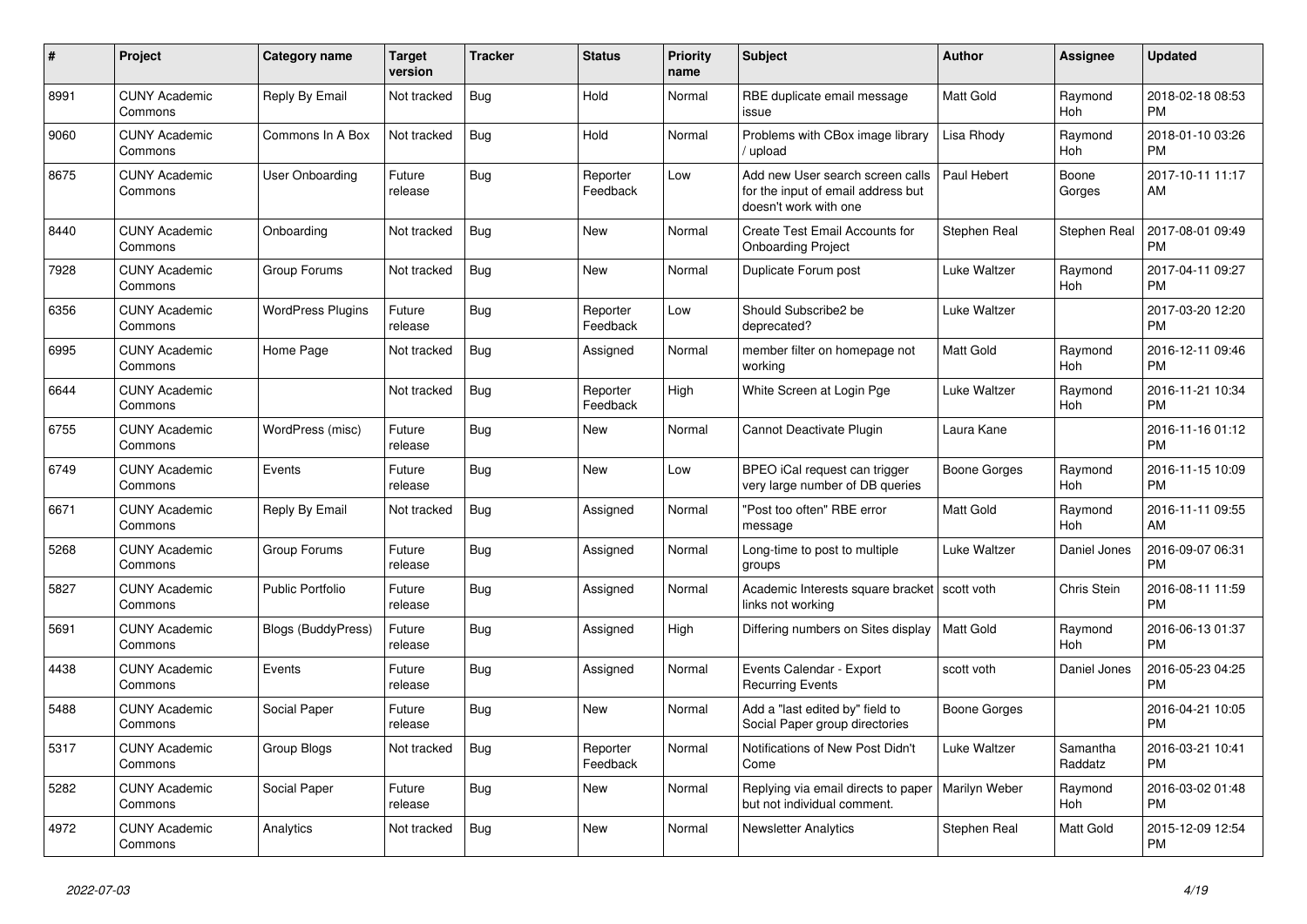| #     | <b>Project</b>                  | Category name                  | Target<br>version | <b>Tracker</b> | <b>Status</b>        | <b>Priority</b><br>name | <b>Subject</b>                                         | <b>Author</b>           | Assignee            | <b>Updated</b>                |
|-------|---------------------------------|--------------------------------|-------------------|----------------|----------------------|-------------------------|--------------------------------------------------------|-------------------------|---------------------|-------------------------------|
| 3939  | <b>CUNY Academic</b><br>Commons | <b>WordPress Plugins</b>       | Future<br>release | <b>Bug</b>     | Hold                 | Normal                  | Activity stream support for<br>Co-Authors Plus plugin  | Raymond Hoh             | Raymond<br>Hoh      | 2015-11-09 06:13<br><b>PM</b> |
| 4661  | <b>CUNY Academic</b><br>Commons | User Experience                | Future<br>release | Bug            | Assigned             | Normal                  | Simplify Events text                                   | Matt Gold               | Samantha<br>Raddatz | 2015-10-02 09:06<br><b>PM</b> |
| 4535  | <b>CUNY Academic</b><br>Commons | My Commons                     | Future<br>release | Bug            | <b>New</b>           | Low                     | My Commons filter issue                                | scott voth              | Raymond<br>Hoh      | 2015-09-01 11:17<br><b>AM</b> |
| 4388  | <b>CUNY Academic</b><br>Commons | WordPress (misc)               | Future<br>release | <b>Bug</b>     | Assigned             | Normal                  | Repeated request for<br>authentication.                | Alice.Lynn<br>McMichael | Raymond<br>Hoh      | 2015-08-11 07:35<br><b>PM</b> |
| 2167  | <b>CUNY Academic</b><br>Commons | WordPress (misc)               | Future<br>release | Bug            | Assigned             | Normal                  | CAC-Livestream Plugin Issues                           | <b>Michael Smith</b>    | Dominic<br>Giglio   | 2015-01-02 03:06<br><b>PM</b> |
| 3691  | <b>CUNY Academic</b><br>Commons | <b>WordPress Plugins</b>       | Future<br>release | Bug            | <b>New</b>           | Normal                  | <b>WPMU Domain Mapping</b><br>Debugging on cdev        | Raymond Hoh             | Matt Gold           | 2014-12-12 09:04<br>AM        |
| 3419  | <b>CUNY Academic</b><br>Commons | Group Invitations              | 1.6.14            | Bug            | Testing<br>Required  | Normal                  | Neatening the display of<br>messages on group requests | <b>Matt Gold</b>        | Boone<br>Gorges     | 2014-09-01 09:29<br><b>PM</b> |
| 16314 | <b>CUNY Academic</b><br>Commons | <b>WordPress Plugins</b>       |                   | Feature        | New                  | Normal                  | Install Multicollab plug-in?                           | Raffi<br>Khatchadourian |                     | 2022-06-29 03:44<br><b>PM</b> |
| 15613 | <b>CUNY Academic</b><br>Commons |                                | 2.0.3             | Feature        | Reporter<br>Feedback | Normal                  | Adding "Passster" plugin                               | Laurie Hurson           |                     | 2022-06-29 11:32<br>AM        |
| 12121 | <b>CUNY Academic</b><br>Commons | <b>WordPress Plugins</b>       | 2.0.3             | Feature        | Reporter<br>Feedback | Normal                  | Embedding H5P Iframes on<br><b>Commons Site</b>        | Laurie Hurson           | Boone<br>Gorges     | 2022-06-29 11:32<br>AM        |
| 13891 | <b>CUNY Academic</b><br>Commons | Internal Tools and<br>Workflow | 2.1.0             | Feature        | New                  | Normal                  | Migrate automated linting to<br>GitHub Actions         | Boone Gorges            | Jeremy Felt         | 2022-06-29 11:13<br>AM        |
| 16290 | <b>CUNY Academic</b><br>Commons |                                |                   | Feature        | Reporter<br>Feedback | Normal                  | Add Table Of Contents Block<br>plug-in                 | Raffi<br>Khatchadourian |                     | 2022-06-24 10:26<br>AM        |
| 15604 | <b>CUNY Academic</b><br>Commons | <b>Email Notifications</b>     | Future<br>release | Feature        | Assigned             | Normal                  | Restructure Commons Group<br>Digest Email Messages     | Matt Gold               | Boone<br>Gorges     | 2022-05-26 10:45<br>AM.       |
| 15194 | <b>CUNY Academic</b><br>Commons | Internal Tools and<br>Workflow | 2.1.0             | Feature        | <b>New</b>           | Normal                  | PHPCS sniff for un-restored<br>switch_to_blog() calls  | Boone Gorges            | Jeremy Felt         | 2022-05-26 10:45<br>AM.       |
| 15883 | <b>CUNY Academic</b><br>Commons |                                | 2.1.0             | Feature        | New                  | Normal                  | Release BPGES update                                   | Boone Gorges            | Boone<br>Gorges     | 2022-05-26 10:39<br><b>AM</b> |
| 16092 | <b>CUNY Academic</b><br>Commons |                                | Future<br>release | Feature        | Hold                 | Normal                  | Don't show main site in Site<br>search results         | Boone Gorges            | Boone<br>Gorges     | 2022-05-17 03:12<br><b>PM</b> |
| 14787 | <b>CUNY Academic</b><br>Commons | Plugin Packages                | Future<br>release | Feature        | New                  | Normal                  | Creating a "Design" plugin<br>package                  | Laurie Hurson           | scott voth          | 2022-04-27 04:56<br><b>PM</b> |
| 10380 | <b>CUNY Academic</b><br>Commons | WordPress (misc)               | Future<br>release | Feature        | In Progress          | Normal                  | Remove blacklisted plugins                             | Boone Gorges            |                     | 2022-04-26 12:00<br><b>PM</b> |
| 8835  | <b>CUNY Academic</b><br>Commons | Blogs (BuddyPress)             | Future<br>release | Feature        | <b>New</b>           | Normal                  | Extend cuny is shortlinks to sites                     | Luke Waltzer            | Boone<br>Gorges     | 2022-04-26 11:59<br>AM        |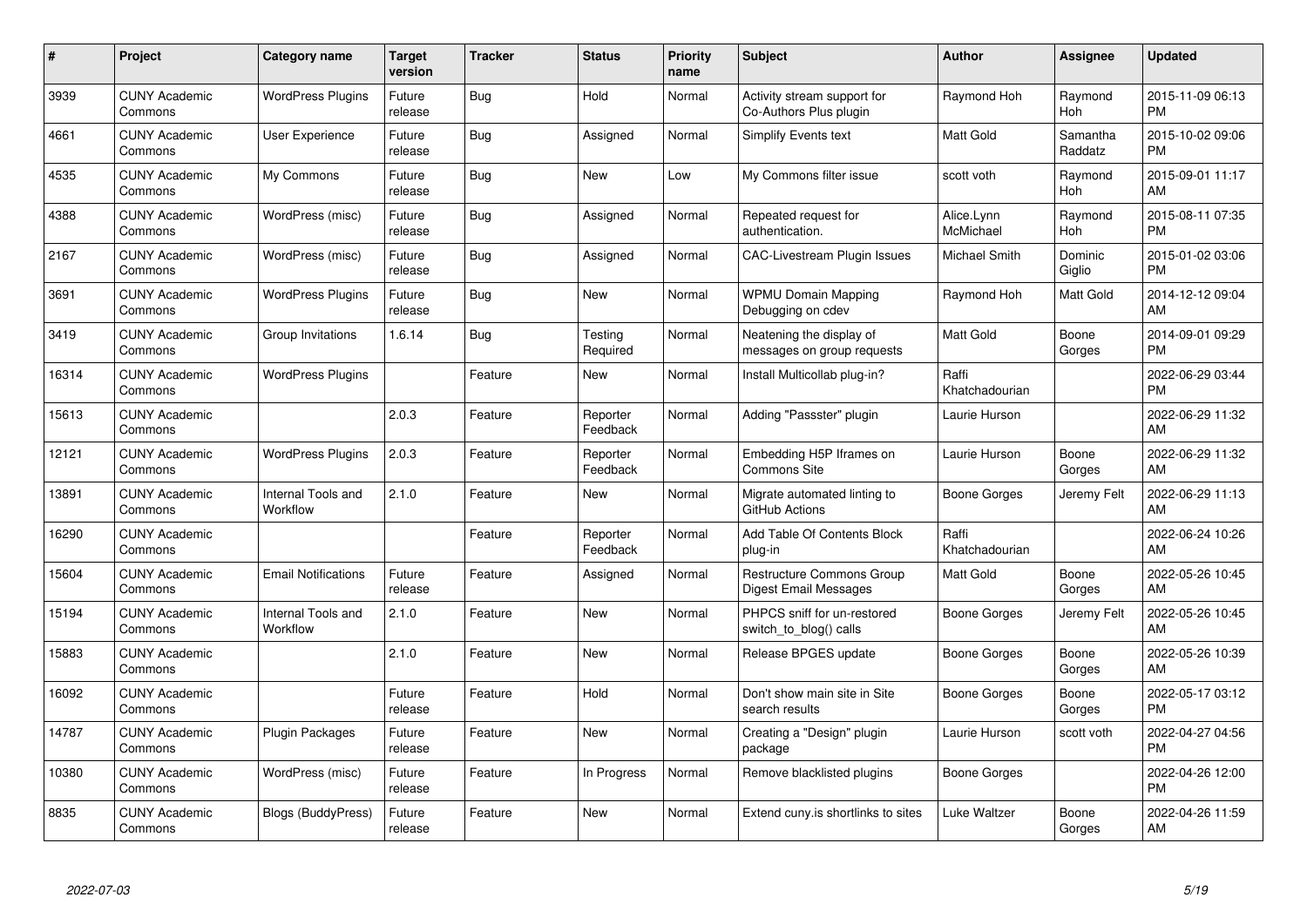| #     | <b>Project</b>                  | <b>Category name</b>       | <b>Target</b><br>version | <b>Tracker</b> | <b>Status</b>        | <b>Priority</b><br>name | <b>Subject</b>                                                                             | <b>Author</b>       | Assignee          | <b>Updated</b>                |
|-------|---------------------------------|----------------------------|--------------------------|----------------|----------------------|-------------------------|--------------------------------------------------------------------------------------------|---------------------|-------------------|-------------------------------|
| 8900  | <b>CUNY Academic</b><br>Commons | Accessibility              | Future<br>release        | Feature        | Assigned             | Normal                  | Look into tools to enforce<br>accessibility in WP environment                              | <b>Matt Gold</b>    | Boone<br>Gorges   | 2022-04-26 11:59<br>AM        |
| 8901  | <b>CUNY Academic</b><br>Commons | Accessibility              | Future<br>release        | Feature        | Assigned             | Normal                  | Theme analysis for accessibility                                                           | <b>Matt Gold</b>    | Boone<br>Gorges   | 2022-04-26 11:59<br>AM.       |
| 15923 | <b>CUNY Academic</b><br>Commons |                            | Not tracked              | Feature        | Reporter<br>Feedback | Normal                  | <b>Bellows Plugin Adjustments</b>                                                          | Laurie Hurson       |                   | 2022-04-20 10:10<br>AM        |
| 14184 | <b>CUNY Academic</b><br>Commons | <b>Public Portfolio</b>    | Future<br>release        | Feature        | New                  | Normal                  | Centralized mechanism for storing<br>Campus affiliations                                   | <b>Boone Gorges</b> | Boone<br>Gorges   | 2022-01-04 11:35<br><b>AM</b> |
| 10226 | <b>CUNY Academic</b><br>Commons | Courses                    | Future<br>release        | Feature        | New                  | Normal                  | Add "My Courses" to drop down<br>list                                                      | scott voth          | Boone<br>Gorges   | 2021-11-19 12:42<br>PM.       |
| 13835 | <b>CUNY Academic</b><br>Commons | WordPress (misc)           | Future<br>release        | Feature        | New                  | Normal                  | Allow OneSearch widget to have<br>'CUNY' as campus                                         | Boone Gorges        | Boone<br>Gorges   | 2021-11-19 12:39<br><b>PM</b> |
| 13650 | <b>CUNY Academic</b><br>Commons | Group Library              | Future<br>release        | Feature        | New                  | Normal                  | Forum Attachments in Group<br>Library                                                      | Laurie Hurson       |                   | 2021-11-19 12:30<br><b>PM</b> |
| 14309 | <b>CUNY Academic</b><br>Commons | Group Library              | Future<br>release        | Feature        | <b>New</b>           | Normal                  | Better handling of<br>bp group document file download<br>attempts when file is not present | <b>Boone Gorges</b> | Boone<br>Gorges   | 2021-11-19 12:28<br>PM        |
| 13199 | <b>CUNY Academic</b><br>Commons | Group Forums               | Future<br>release        | Feature        | <b>New</b>           | Normal                  | Favoring Groups over bbPress<br>plugin                                                     | Colin McDonald      | Colin<br>McDonald | 2021-11-19 12:28<br><b>PM</b> |
| 13358 | <b>CUNY Academic</b><br>Commons | Group Forums               | Future<br>release        | Feature        | <b>New</b>           | Normal                  | Improved UI for group forum<br>threading settings                                          | Boone Gorges        | Raymond<br>Hoh    | 2021-11-19 12:27<br><b>PM</b> |
| 12042 | <b>CUNY Academic</b><br>Commons | <b>Email Notifications</b> | Future<br>release        | Feature        | New                  | Normal                  | Improved error logging for BPGES<br>send queue                                             | Boone Gorges        | Boone<br>Gorges   | 2021-11-19 12:25<br><b>PM</b> |
| 14394 | <b>CUNY Academic</b><br>Commons |                            | Not tracked              | Feature        | New                  | Normal                  | Commons News Site - redesign                                                               | scott voth          | scott voth        | 2021-09-14 10:46<br><b>AM</b> |
| 13912 | <b>CUNY Academic</b><br>Commons |                            | Not tracked              | Feature        | Hold                 | Low                     | posting "missed schedule"                                                                  | Marilyn Weber       |                   | 2021-02-23 10:46<br>AM        |
| 7115  | <b>CUNY Academic</b><br>Commons | Groups (misc)              | Future<br>release        | Feature        | Reporter<br>Feedback | Normal                  | make licensing info clear during<br>group creation                                         | Matt Gold           | Raymond<br>Hoh    | 2020-12-08 11:32<br>AM        |
| 13466 | <b>CUNY Academic</b><br>Commons | Cavalcade                  | Future<br>release        | Feature        | New                  | Normal                  | Automated cleanup for duplicate<br>Cavalcade tasks                                         | Boone Gorges        | Boone<br>Gorges   | 2020-10-13 05:24<br><b>PM</b> |
| 13370 | <b>CUNY Academic</b><br>Commons | Group Library              | Future<br>release        | Feature        | <b>New</b>           | Normal                  | Library bulk deletion and folder<br>editing                                                | Colin McDonald      | Boone<br>Gorges   | 2020-10-13 10:41<br>AM        |
| 3002  | <b>CUNY Academic</b><br>Commons | Search                     | Future<br>release        | Feature        | Assigned             | Normal                  | Overhaul CAC search by using<br>external search appliance                                  | <b>Boone Gorges</b> | Boone<br>Gorges   | 2020-07-15 03:05<br><b>PM</b> |
| 13048 | <b>CUNY Academic</b><br>Commons | Shortcodes and<br>embeds   | Future<br>release        | Feature        | New                  | Normal                  | Jupyter Notebooks support                                                                  | Boone Gorges        |                   | 2020-07-14 11:46<br>AM        |
| 12911 | <b>CUNY Academic</b><br>Commons |                            | Not tracked              | Feature        | <b>New</b>           | Normal                  | Block access to xmlrpc.php based<br>on User-Agent                                          | Boone Gorges        | Boone<br>Gorges   | 2020-06-09 05:12<br><b>PM</b> |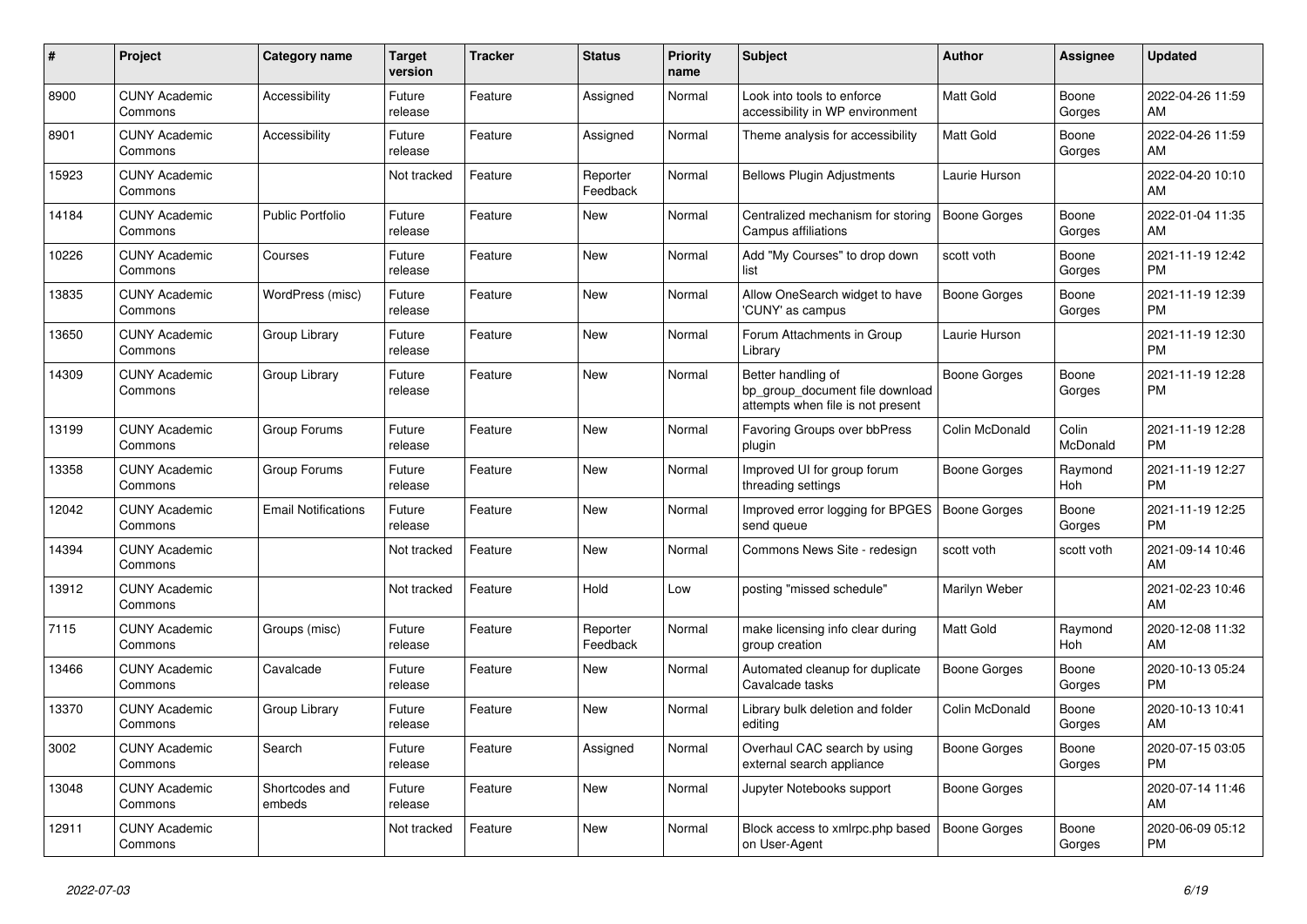| $\pmb{\#}$ | <b>Project</b>                  | <b>Category name</b>      | <b>Target</b><br>version | <b>Tracker</b> | <b>Status</b>        | <b>Priority</b><br>name | <b>Subject</b>                                                                      | <b>Author</b>           | Assignee            | <b>Updated</b>                |
|------------|---------------------------------|---------------------------|--------------------------|----------------|----------------------|-------------------------|-------------------------------------------------------------------------------------|-------------------------|---------------------|-------------------------------|
| 10354      | <b>CUNY Academic</b><br>Commons | <b>Public Portfolio</b>   | Future<br>release        | Feature        | New                  | Normal                  | Opt out of Having a Profile Page                                                    | scott voth              | Chris Stein         | 2020-05-12 10:43<br>AM        |
| 5581       | <b>CUNY Academic</b><br>Commons | Analytics                 | Future<br>release        | Feature        | Assigned             | Normal                  | Explore alternatives to Google<br>Analytics                                         | Matt Gold               | Valerie<br>Townsend | 2020-04-17 03:12<br><b>PM</b> |
| 12446      | <b>CUNY Academic</b><br>Commons | Groups (misc)             | Future<br>release        | Feature        | Reporter<br>Feedback | Normal                  | Toggle default site to group forum<br>posting                                       | Laurie Hurson           | Laurie Hurson       | 2020-03-10 11:57<br>AM        |
| 12091      | <b>CUNY Academic</b><br>Commons | <b>Group Files</b>        | Future<br>release        | Feature        | <b>New</b>           | Normal                  | Improved pre-upload file validation<br>for bp-group-documents                       | Boone Gorges            | Boone<br>Gorges     | 2019-11-14 01:21<br><b>PM</b> |
| 11945      | <b>CUNY Academic</b><br>Commons | Reckoning                 | Future<br>release        | Feature        | Reporter<br>Feedback | Normal                  | Add Comments bubble to<br>Reckoning views                                           | Boone Gorges            | Boone<br>Gorges     | 2019-11-12 05:14<br><b>PM</b> |
| 8836       | <b>CUNY Academic</b><br>Commons | <b>Blogs (BuddyPress)</b> | Future<br>release        | Feature        | Assigned             | Normal                  | Redesign site launch process                                                        | Matt Gold               | Boone<br>Gorges     | 2019-10-03 02:49<br><b>PM</b> |
| 11789      | <b>CUNY Academic</b><br>Commons | Courses                   | Future<br>release        | Feature        | <b>New</b>           | Normal                  | Ability to remove item from<br>Courses list                                         | Laurie Hurson           | Sonja Leix          | 2019-09-24 12:28<br><b>PM</b> |
| 11517      | <b>CUNY Academic</b><br>Commons |                           | Not tracked              | Feature        | Assigned             | Normal                  | wp-accessibility plugin should not<br>strip 'target="_blank"' by default            | Boone Gorges            | Laurie Hurson       | 2019-09-24 09:57<br>AM        |
| 11860      | <b>CUNY Academic</b><br>Commons | Registration              | Future<br>release        | Feature        | New                  | Normal                  | <b>Ensure Students Are Aware They</b><br>Can Use Aliases At Registration            | scott voth              |                     | 2019-09-24 08:46<br>AM        |
| 5050       | <b>CUNY Academic</b><br>Commons | Social Paper              | Future<br>release        | Feature        | <b>New</b>           | Low                     | Making comments visible in SP<br>editing mode (SP suggestion #1)                    | Marilyn Weber           | Samantha<br>Raddatz | 2019-09-17 11:10<br><b>PM</b> |
| 11834      | <b>CUNY Academic</b><br>Commons | <b>Group Files</b>        | Future<br>release        | Feature        | New                  | Normal                  | Improved tools for managing<br>group file folders                                   | Boone Gorges            | Sonja Leix          | 2019-09-06 03:55<br><b>PM</b> |
| 11531      | <b>CUNY Academic</b><br>Commons | Events                    | Future<br>release        | Feature        | New                  | Normal                  | Main Events calendar should<br>include non-public events that<br>user has access to | scott voth              | Boone<br>Gorges     | 2019-06-11 10:00<br>AM        |
| 1544       | <b>CUNY Academic</b><br>Commons | Groups (misc)             | Future<br>release        | Feature        | Reporter<br>Feedback | Normal                  | Group Filtering and Sorting                                                         | <b>Matt Gold</b>        | Chris Stein         | 2019-03-01 02:25<br><b>PM</b> |
| 5016       | <b>CUNY Academic</b><br>Commons | Events                    | Future<br>release        | Feature        | Assigned             | Low                     | Allow comments to be posted on<br>events                                            | <b>Matt Gold</b>        | Raymond<br>Hoh      | 2019-03-01 02:23<br><b>PM</b> |
| 4635       | <b>CUNY Academic</b><br>Commons | Authentication            | Future<br>release        | Feature        | New                  | Normal                  | Allow non-WP authentication                                                         | Boone Gorges            | Sonja Leix          | 2019-03-01 02:05<br><b>PM</b> |
| 9720       | <b>CUNY Academic</b><br>Commons | Authentication            | Future<br>release        | Feature        | <b>New</b>           | Normal                  | The Commons should be an<br>oAuth provider                                          | Boone Gorges            |                     | 2019-03-01 02:04<br><b>PM</b> |
| 11131      | <b>CUNY Academic</b><br>Commons |                           | Future<br>release        | Feature        | Reporter<br>Feedback | Normal                  | <b>Image Annotation Plugins</b>                                                     | Laurie Hurson           |                     | 2019-02-26 11:33<br>AM        |
| 11077      | <b>CUNY Academic</b><br>Commons | Events                    | Not tracked              | Feature        | Reporter<br>Feedback | Normal                  | Show event category description<br>in event list view                               | Raffi<br>Khatchadourian |                     | 2019-02-12 10:38<br><b>PM</b> |
| 10659      | <b>CUNY Academic</b><br>Commons | Group Forums              | Future<br>release        | Feature        | Assigned             | Normal                  | Post to multiple groups via email                                                   | <b>Matt Gold</b>        | Raymond<br>Hoh      | 2018-11-15 12:54<br>AM        |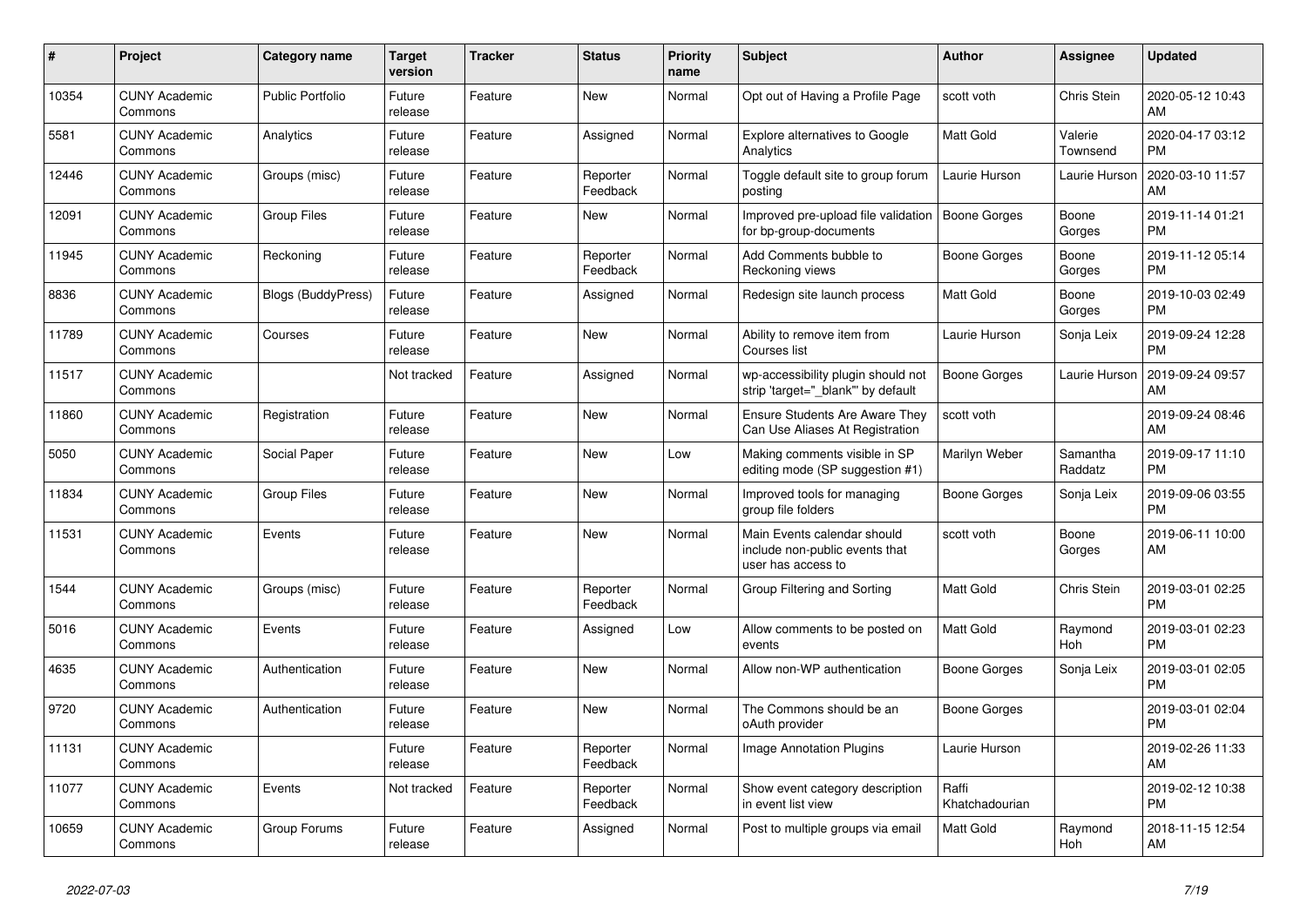| #     | Project                         | Category name              | <b>Target</b><br>version | Tracker | <b>Status</b>        | <b>Priority</b><br>name | <b>Subject</b>                                                                                                                               | Author                  | Assignee           | <b>Updated</b>                                |
|-------|---------------------------------|----------------------------|--------------------------|---------|----------------------|-------------------------|----------------------------------------------------------------------------------------------------------------------------------------------|-------------------------|--------------------|-----------------------------------------------|
| 9028  | <b>CUNY Academic</b><br>Commons | Onboarding                 | Future<br>release        | Feature | Assigned             | Normal                  | suggest groups to new members<br>during the registration process                                                                             | <b>Matt Gold</b>        | Chris Stein        | 2018-10-24 12:34<br><b>PM</b>                 |
| 5992  | <b>CUNY Academic</b><br>Commons | <b>Email Notifications</b> | Future<br>release        | Feature | New                  | Normal                  | Changing the From line of<br>autogenerated blog emails                                                                                       | Marilyn Weber           |                    | 2018-09-27 05:19<br><b>PM</b>                 |
| 10368 | <b>CUNY Academic</b><br>Commons |                            | Future<br>release        | Feature | Assigned             | Normal                  | Use ORCID data to populate<br>academic profile page                                                                                          | Stephen Francoeur       | Boone<br>Gorges    | 2018-09-25 01:53<br><b>PM</b>                 |
| 9947  | <b>CUNY Academic</b><br>Commons | <b>WordPress Plugins</b>   | Future<br>release        | Feature | Reporter<br>Feedback | Normal                  | Install H5P quiz plugin                                                                                                                      | <b>Matt Gold</b>        | Boone<br>Gorges    | 2018-09-11 11:01<br>AM                        |
| 9908  | <b>CUNY Academic</b><br>Commons |                            | Not tracked              | Feature | New                  | Normal                  | Is it possible to send email<br>updates to users (or an email<br>address not on the list) for only a<br>single page AFTER being<br>prompted? | <b>Michael Shields</b>  | scott voth         | 2018-06-11 01:34<br><b>PM</b>                 |
| 9895  | <b>CUNY Academic</b><br>Commons | Onboarding                 | Future<br>release        | Feature | Assigned             | Normal                  | Add "Accept Invitation"<br>link/button/function to Group<br>and/or Site invitation emails?                                                   | Luke Waltzer            | Boone<br>Gorges    | 2018-06-07 12:42<br><b>PM</b>                 |
| 9643  | <b>CUNY Academic</b><br>Commons | Publicity                  | Not tracked              | Feature | <b>New</b>           | Normal                  | Create a page on the Commons<br>for logos etc.                                                                                               | Stephen Real            | Stephen Real       | 2018-04-24 10:53<br>AM                        |
| 3768  | <b>CUNY Academic</b><br>Commons | <b>Public Portfolio</b>    | Future<br>release        | Feature | Assigned             | Normal                  | Institutions/Past positions on<br>public portfolios                                                                                          | <b>Matt Gold</b>        | Boone<br>Gorges    | 2018-04-23 10:44<br>AM                        |
| 9420  | <b>CUNY Academic</b><br>Commons | cuny.is                    | Not tracked              | Feature | <b>New</b>           | Normal                  | Request for http://cuny.is/streams                                                                                                           | Raffi<br>Khatchadourian | Marilyn<br>Weber   | 2018-04-02 10:08<br>AM                        |
| 3580  | <b>CUNY Academic</b><br>Commons | Group Blogs                | Future<br>release        | Feature | New                  | Normal                  | Multiple blogs per group                                                                                                                     | <b>Boone Gorges</b>     | Boone<br>Gorges    | 2018-02-20 02:02<br><b>PM</b>                 |
| 8976  | <b>CUNY Academic</b><br>Commons | Reply By Email             | Not tracked              | Feature | Assigned             | Normal                  | Package RBE new topics posting?                                                                                                              | Matt Gold               | Raymond<br>Hoh     | 2017-12-04 02:34<br><b>PM</b>                 |
| 3615  | <b>CUNY Academic</b><br>Commons | Redmine                    | Not tracked              | Feature | <b>New</b>           | Low                     | Create Redmine issues via email                                                                                                              | Dominic Giglio          | Boone<br>Gorges    | 2017-11-16 11:36<br>AM                        |
| 8898  | <b>CUNY Academic</b><br>Commons | Social Paper               | Not tracked              | Feature | Assigned             | Normal                  | Usage data on docs and social<br>paper                                                                                                       | <b>Matt Gold</b>        | Matt Gold          | 2017-11-16 11:32<br>AM                        |
| 8837  | <b>CUNY Academic</b><br>Commons |                            | Not tracked              | Feature | Assigned             | Normal                  | Create a form to request info from<br>people requesting premium<br>themes and plugins                                                        | <b>Matt Gold</b>        | Marilyn<br>Weber   | 2017-11-14 03:35<br><b>PM</b>                 |
| 8902  | <b>CUNY Academic</b><br>Commons | Design                     | Not tracked              | Feature | Assigned             | Normal                  | Report back on research on<br><b>BuddyPress themes</b>                                                                                       | Matt Gold               |                    | Michael Smith   2017-11-10 12:31<br><b>PM</b> |
| 8498  | <b>CUNY Academic</b><br>Commons | <b>WordPress Plugins</b>   | Future<br>release        | Feature | New                  | Low                     | <b>Gravity Forms Email Users</b>                                                                                                             | Raffi<br>Khatchadourian | Matt Gold          | 2017-10-13 12:58<br>PM                        |
| 8756  | <b>CUNY Academic</b><br>Commons | Group Blogs                | Future<br>release        | Feature | Hold                 | Normal                  | Connect multiple blogs to one<br>group?                                                                                                      | Matt Gold               | Boone<br>Gorges    | 2017-09-30 10:42<br>AM                        |
| 8211  | <b>CUNY Academic</b><br>Commons | <b>WordPress Themes</b>    | Future<br>release        | Feature | New                  | Normal                  | Theme Suggestions: Material<br>Design-Inspired Themes                                                                                        | Margaret Galvan         | Margaret<br>Galvan | 2017-08-07 02:48<br>PM                        |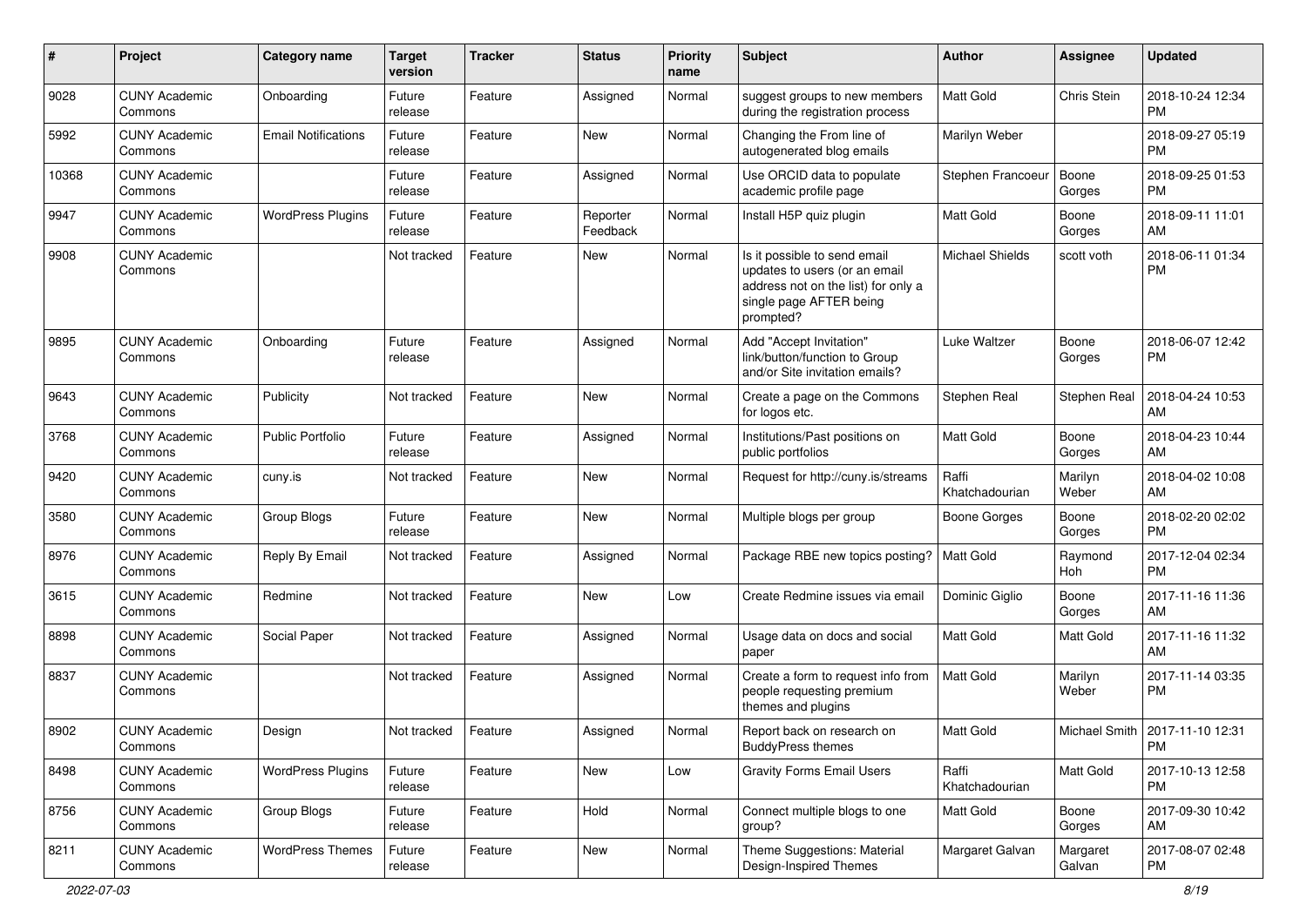| #    | <b>Project</b>                  | Category name             | <b>Target</b><br>version | <b>Tracker</b> | <b>Status</b> | <b>Priority</b><br>name | <b>Subject</b>                                                                    | <b>Author</b>       | Assignee            | <b>Updated</b>                |
|------|---------------------------------|---------------------------|--------------------------|----------------|---------------|-------------------------|-----------------------------------------------------------------------------------|---------------------|---------------------|-------------------------------|
| 7828 | <b>CUNY Academic</b><br>Commons |                           | Not tracked              | Feature        | Assigned      | Normal                  | Theme Assessment 2017                                                             | Margaret Galvan     | Margaret<br>Galvan  | 2017-05-02 10:41<br><b>PM</b> |
| 4481 | <b>CUNY Academic</b><br>Commons | Events                    | Future<br>release        | Feature        | New           | Normal                  | Group admins/mods should have<br>the ability to unlink an event from<br>the group | <b>Boone Gorges</b> | Boone<br>Gorges     | 2017-04-24 03:53<br><b>PM</b> |
| 5316 | <b>CUNY Academic</b><br>Commons | <b>User Experience</b>    | Future<br>release        | Feature        | Assigned      | Normal                  | Prompt user email address<br>updates                                              | <b>Matt Gold</b>    | Stephen Real        | 2016-12-21 03:30<br><b>PM</b> |
| 4980 | <b>CUNY Academic</b><br>Commons | Home Page                 | Future<br>release        | Feature        | Assigned      | Normal                  | CAC Featured Content -- Adding<br>Randomization                                   | <b>Matt Gold</b>    | Boone<br>Gorges     | 2016-12-12 03:01<br><b>PM</b> |
| 6426 | <b>CUNY Academic</b><br>Commons | Spam/Spam<br>Prevention   | Future<br>release        | Feature        | Assigned      | Normal                  | Force captcha on all comments?                                                    | <b>Matt Gold</b>    | <b>Tahir Butt</b>   | 2016-10-24 02:06<br><b>PM</b> |
| 1423 | <b>CUNY Academic</b><br>Commons | BuddyPress (misc)         | Future<br>release        | Feature        | Assigned      | Low                     | Show an avatar for pingback<br>comment activity items                             | Boone Gorges        | Tahir Butt          | 2016-10-24 12:03<br><b>PM</b> |
| 3090 | <b>CUNY Academic</b><br>Commons | Twitter page              | Future<br>release        | Feature        | Assigned      | Normal                  | Prevent Retweets from showing<br>up on Commons twitter page                       | <b>Matt Gold</b>    | Tahir Butt          | 2016-10-24 11:31<br>AM        |
| 5199 | <b>CUNY Academic</b><br>Commons | Social Paper              | Future<br>release        | Feature        | New           | Normal                  | add tables to the SP editor                                                       | Marilyn Weber       |                     | 2016-10-24 11:27<br>AM        |
| 5234 | <b>CUNY Academic</b><br>Commons | Membership                | Future<br>release        | Feature        | Assigned      | Normal                  | Write Unconfirmed patch for WP                                                    | Boone Gorges        | Boone<br>Gorges     | 2016-10-24 11:18<br>AM        |
| 6389 | <b>CUNY Academic</b><br>Commons | <b>BuddyPress Docs</b>    | Future<br>release        | Feature        | <b>New</b>    | Low                     | Make Discussion Area Visible<br>When Editing a Doc                                | Luke Waltzer        | Boone<br>Gorges     | 2016-10-21 04:16<br><b>PM</b> |
| 6332 | <b>CUNY Academic</b><br>Commons | WordPress (misc)          | Future<br>release        | Feature        | New           | Normal                  | Allow uploaded files to be marked<br>as private in an ad hoc way                  | Boone Gorges        |                     | 2016-10-17 11:41<br><b>PM</b> |
| 1417 | <b>CUNY Academic</b><br>Commons | <b>BuddyPress Docs</b>    | Future<br>release        | Feature        | Assigned      | Low                     | <b>Bulk actions for BuddyPress Docs</b>                                           | Boone Gorges        | Boone<br>Gorges     | 2016-10-17 10:41<br><b>PM</b> |
| 2881 | <b>CUNY Academic</b><br>Commons | Public Portfolio          | Future<br>release        | Feature        | Assigned      | Normal                  | Redesign the UX for Profiles                                                      | Chris Stein         | Chris Stein         | 2016-10-13 12:45<br><b>PM</b> |
| 5696 | <b>CUNY Academic</b><br>Commons | Events                    | Future<br>release        | Feature        | Assigned      | Normal                  | Events Calendar - display options<br>calendar aggregation                         | <b>Matt Gold</b>    | Boone<br>Gorges     | 2016-10-13 11:44<br>AM        |
| 6078 | <b>CUNY Academic</b><br>Commons | <b>Blogs (BuddyPress)</b> | Future<br>release        | Feature        | New           | Normal                  | <b>Explore Adding Network Blog</b><br>Metadata Plugin                             | Luke Waltzer        | Luke Waltzer        | 2016-10-11 10:29<br><b>PM</b> |
| 6115 | <b>CUNY Academic</b><br>Commons | Publicity                 | Not tracked              | Feature        | Assigned      | Normal                  | create digital signage for GC                                                     | Matt Gold           | scott voth          | 2016-10-11 10:09<br><b>PM</b> |
| 5955 | <b>CUNY Academic</b><br>Commons | Outreach                  | Future<br>release        | Feature        | Assigned      | Normal                  | Create auto-newsletter for<br>commons members                                     | <b>Matt Gold</b>    | Luke Waltzer        | 2016-08-30 10:34<br>AM        |
| 5679 | <b>CUNY Academic</b><br>Commons | Analytics                 | Not tracked              | Feature        | New           | Normal                  | Logged In Users for GA                                                            | Valerie Townsend    | Valerie<br>Townsend | 2016-06-11 09:49<br>AM        |
| 5489 | <b>CUNY Academic</b><br>Commons | Social Paper              | Future<br>release        | Feature        | <b>New</b>    | Normal                  | Asc/desc sorting for Social Paper<br>directories                                  | Boone Gorges        |                     | 2016-04-21 10:06<br><b>PM</b> |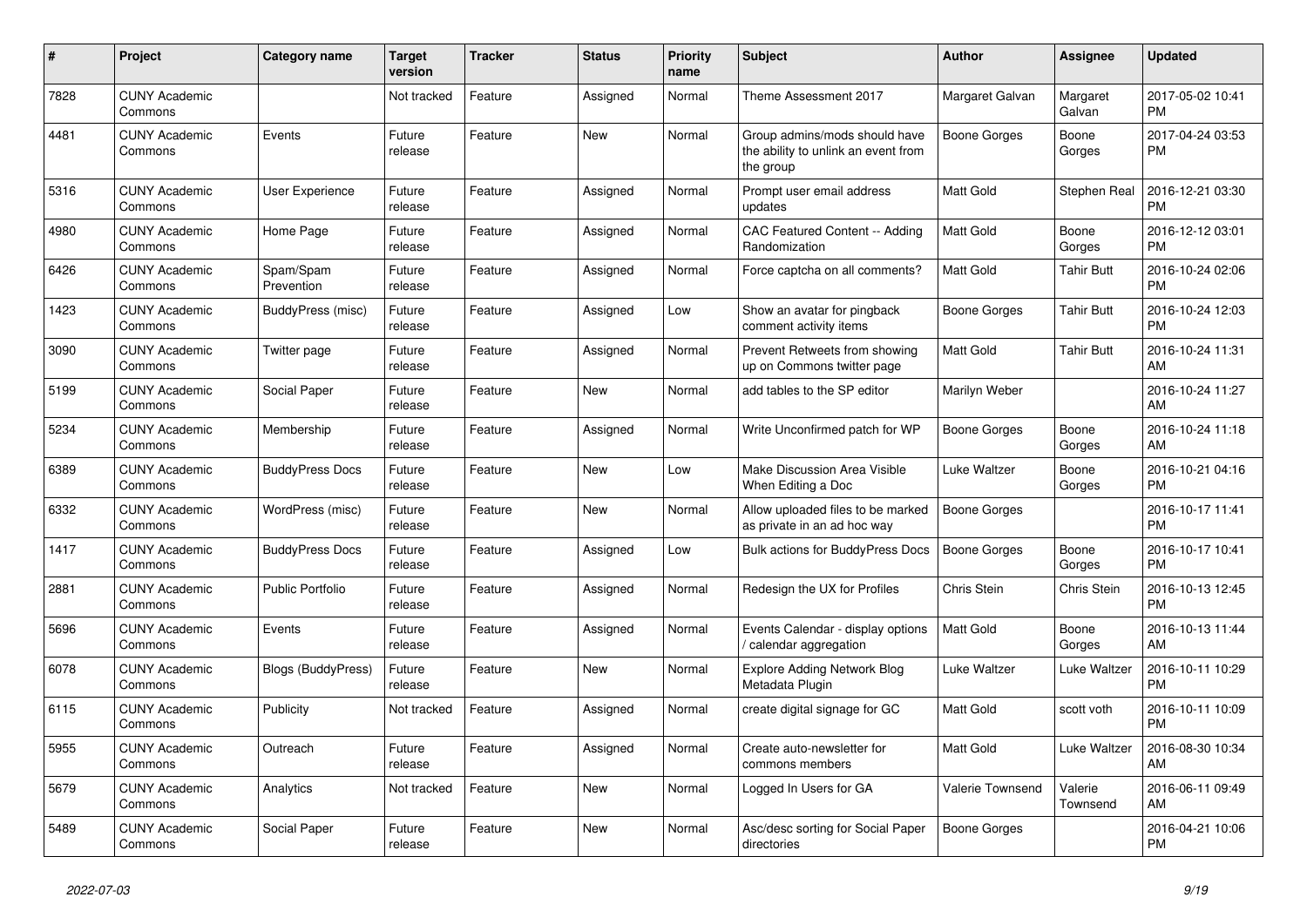| #    | Project                         | <b>Category name</b>           | <b>Target</b><br>version | <b>Tracker</b> | <b>Status</b> | Priority<br>name | <b>Subject</b>                                                                                                                                        | Author             | <b>Assignee</b>     | <b>Updated</b>                |
|------|---------------------------------|--------------------------------|--------------------------|----------------|---------------|------------------|-------------------------------------------------------------------------------------------------------------------------------------------------------|--------------------|---------------------|-------------------------------|
| 5053 | <b>CUNY Academic</b><br>Commons | Social Paper                   | Future<br>release        | Feature        | <b>New</b>    | Low              | Scrollable menu to add readers<br>(SP suggestion #4)                                                                                                  | Marilyn Weber      | Samantha<br>Raddatz | 2016-04-21 05:21<br><b>PM</b> |
| 5397 | <b>CUNY Academic</b><br>Commons | Social Paper                   | Future<br>release        | Feature        | New           | Normal           | frustrating to have to<br>enable/disable in SP                                                                                                        | Marilyn Weber      | Samantha<br>Raddatz | 2016-04-20 03:39<br><b>PM</b> |
| 3657 | <b>CUNY Academic</b><br>Commons | WordPress (misc)               | Not tracked              | Feature        | <b>New</b>    | Normal           | Create alert for GC email<br>addresses                                                                                                                | Matt Gold          | Matt Gold           | 2016-04-14 11:29<br><b>PM</b> |
| 5225 | <b>CUNY Academic</b><br>Commons | Registration                   | Future<br>release        | Feature        | Assigned      | Normal           | On-boarding Issues                                                                                                                                    | Luke Waltzer       | Samantha<br>Raddatz | 2016-02-12 02:58<br><b>PM</b> |
| 5205 | <b>CUNY Academic</b><br>Commons | Social Paper                   | Future<br>release        | Feature        | <b>New</b>    | Normal           | Social Paper folders                                                                                                                                  | Marilyn Weber      |                     | 2016-02-11 10:24<br>PM        |
| 5058 | <b>CUNY Academic</b><br>Commons | Social Paper                   | Future<br>release        | Feature        | New           | Low              | Can there be a clearer signal that<br>even when comments have<br>already been made you add<br>comments by clicking on the side?<br>(SP suggestion #5) | Marilyn Weber      | Samantha<br>Raddatz | 2016-02-11 10:24<br><b>PM</b> |
| 5052 | <b>CUNY Academic</b><br>Commons | Social Paper                   | Future<br>release        | Feature        | New           | Low              | Sentence by sentence or line by<br>line comments (SP suggestion #3)                                                                                   | Marilyn Weber      | Boone<br>Gorges     | 2016-02-11 10:24<br><b>PM</b> |
| 3230 | <b>CUNY Academic</b><br>Commons | Internal Tools and<br>Workflow | Not tracked              | Feature        | Assigned      | High             | Scripts for quicker<br>provisioning/updating of<br>development environments                                                                           | Boone Gorges       | Boone<br>Gorges     | 2016-01-26 04:54<br><b>PM</b> |
| 1167 | <b>CUNY Academic</b><br>Commons | <b>Email Invitations</b>       | Future<br>release        | Feature        | <b>New</b>    | Low              | Allow email invitations to be resent                                                                                                                  | Boone Gorges       | Boone<br>Gorges     | 2015-11-12 12:53<br>AM        |
| 1105 | <b>CUNY Academic</b><br>Commons | WordPress (misc)               | Future<br>release        | Feature        | Assigned      | Normal           | Rephrase Blog Privacy Options                                                                                                                         | <b>Matt Gold</b>   | Samantha<br>Raddatz | 2015-11-09 06:19<br><b>PM</b> |
| 554  | <b>CUNY Academic</b><br>Commons | BuddyPress (misc)              | Future<br>release        | Feature        | Assigned      | Normal           | Add Trackback notifications to<br>site-wide activity feed                                                                                             | <b>Matt Gold</b>   | Boone<br>Gorges     | 2015-11-09 06:19<br><b>PM</b> |
| 365  | <b>CUNY Academic</b><br>Commons | WordPress (misc)               | Future<br>release        | Feature        | Assigned      | Normal           | <b>Create Mouseover Tooltips</b><br>throughout Site                                                                                                   | <b>Matt Gold</b>   | Chris Stein         | 2015-11-09 06:18<br><b>PM</b> |
| 497  | <b>CUNY Academic</b><br>Commons | <b>WordPress Plugins</b>       | Future<br>release        | Feature        | Assigned      | Normal           | Drag and Drop Ordering on<br>Gallery Post Plugin                                                                                                      | <b>Matt Gold</b>   | Ron Rennick         | 2015-11-09 06:18<br><b>PM</b> |
| 287  | <b>CUNY Academic</b><br>Commons | WordPress (misc)               | Future<br>release        | Feature        | Assigned      | Normal           | Create troubleshooting tool for<br>account sign-up                                                                                                    | Matt Gold          | Boone<br>Gorges     | 2015-11-09 06:17<br><b>PM</b> |
| 2523 | <b>CUNY Academic</b><br>Commons | <b>BuddyPress Docs</b>         | Future<br>release        | Feature        | Assigned      | Normal           | Allow Users to Upload Images to<br><b>BP</b> Docs                                                                                                     | Matt Gold          | Boone<br>Gorges     | 2015-11-09 06:14<br><b>PM</b> |
| 1744 | <b>CUNY Academic</b><br>Commons | <b>BuddyPress Docs</b>         | Future<br>release        | Feature        | Assigned      | Normal           | Spreadsheet-style Docs                                                                                                                                | Boone Gorges       | Boone<br>Gorges     | 2015-11-09 06:13<br><b>PM</b> |
| 1460 | <b>CUNY Academic</b><br>Commons | Analytics                      | Future<br>release        | Feature        | Assigned      | Normal           | Update System Report                                                                                                                                  | <b>Brian Foote</b> | Boone<br>Gorges     | 2015-11-09 06:13<br><b>PM</b> |
| 2610 | <b>CUNY Academic</b><br>Commons | Group Invitations              | Future<br>release        | Feature        | Assigned      | Low              | Request: Custom invitation<br>message to group invites                                                                                                | local admin        | Boone<br>Gorges     | 2015-11-09 06:13<br><b>PM</b> |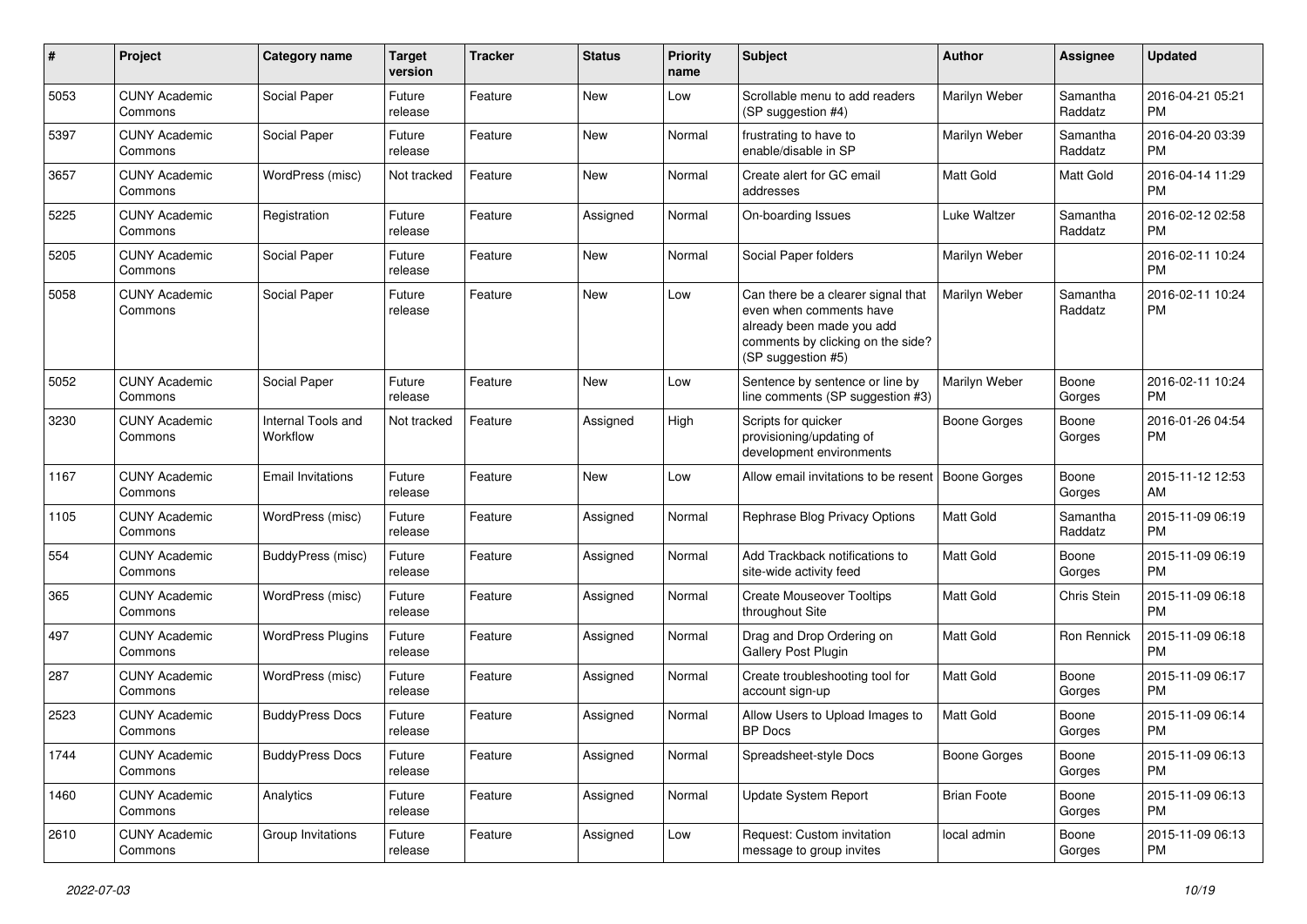| #    | Project                         | <b>Category name</b>       | <b>Target</b><br>version | <b>Tracker</b> | <b>Status</b>        | <b>Priority</b><br>name | <b>Subject</b>                                                                | <b>Author</b>       | <b>Assignee</b>     | <b>Updated</b>                |
|------|---------------------------------|----------------------------|--------------------------|----------------|----------------------|-------------------------|-------------------------------------------------------------------------------|---------------------|---------------------|-------------------------------|
| 2325 | <b>CUNY Academic</b><br>Commons | <b>BuddyPress (misc)</b>   | Future<br>release        | Feature        | Assigned             | Low                     | Profile should have separate fields<br>for first/last names                   | local admin         | Boone<br>Gorges     | 2015-11-09 06:09<br><b>PM</b> |
| 2013 | <b>CUNY Academic</b><br>Commons | <b>Public Portfolio</b>    | Future<br>release        | Feature        | Assigned             | Low                     | Have Profile Privacy Options show   Matt Gold<br>up only for filled-in fields |                     | Boone<br>Gorges     | 2015-11-09 06:09<br><b>PM</b> |
| 1165 | <b>CUNY Academic</b><br>Commons | <b>Email Invitations</b>   | Future<br>release        | Feature        | Assigned             | Low                     | Allow saved lists of invitees under<br>Send Invites                           | <b>Boone Gorges</b> | Boone<br>Gorges     | 2015-11-09 06:03<br><b>PM</b> |
| 1166 | <b>CUNY Academic</b><br>Commons | <b>Email Invitations</b>   | Future<br>release        | Feature        | New                  | Low                     | Better organizational tools for Sent<br>Invites                               | Boone Gorges        | Boone<br>Gorges     | 2015-11-09 06:02<br>PM.       |
| 333  | <b>CUNY Academic</b><br>Commons | <b>Email Notifications</b> | Future<br>release        | Feature        | Assigned             | Low                     | Delay Forum Notification Email<br>Delivery Until After Editing Period<br>Ends | Matt Gold           | Raymond<br>Hoh      | 2015-11-09 06:01<br><b>PM</b> |
| 1456 | <b>CUNY Academic</b><br>Commons | Group Invitations          | Future<br>release        | Feature        | Reporter<br>Feedback | Low                     | Invite to Group Button from Profile<br>Field                                  | <b>Matt Gold</b>    | Samantha<br>Raddatz | 2015-11-09 05:59<br><b>PM</b> |
| 481  | <b>CUNY Academic</b><br>Commons | Groups (misc)              | Future<br>release        | Feature        | Assigned             | Normal                  | ability to archive inactive groups<br>and blogs                               | Michael Mandiberg   | Samantha<br>Raddatz | 2015-11-09 05:56<br><b>PM</b> |
| 519  | <b>CUNY Academic</b><br>Commons | <b>BuddyPress Docs</b>     | Future<br>release        | Feature        | Assigned             | Low                     | TOC for individual docs - for new<br>BP "wiki-like" plugin                    | scott voth          | Boone<br>Gorges     | 2015-11-09 05:54<br>PM.       |
| 1192 | <b>CUNY Academic</b><br>Commons | Group Files                | Future<br>release        | Feature        | Assigned             | Low                     | When posting group files, allow<br>users to add a category without<br>saving  | <b>Matt Gold</b>    | Raymond<br>Hoh      | 2015-11-09 05:53<br>PM.       |
| 1422 | <b>CUNY Academic</b><br>Commons | <b>BuddyPress Docs</b>     | Future<br>release        | Feature        | Assigned             | Normal                  | Make "created Doc" activity icons<br>non-mini                                 | <b>Boone Gorges</b> | Boone<br>Gorges     | 2015-11-09 05:48<br>PM.       |
| 653  | <b>CUNY Academic</b><br>Commons | Group Blogs                | Future<br>release        | Feature        | Assigned             | Normal                  | Redesign Integration of Groups<br>and Blogs                                   | <b>Matt Gold</b>    | Samantha<br>Raddatz | 2015-11-09 05:40<br><b>PM</b> |
| 618  | <b>CUNY Academic</b><br>Commons | <b>BuddyPress Docs</b>     | Future<br>release        | Feature        | Assigned             | Normal                  | BuddyPress Docs: export formats                                               | Boone Gorges        | Boone<br>Gorges     | 2015-11-09 05:38<br>PM.       |
| 310  | <b>CUNY Academic</b><br>Commons | <b>BuddyPress</b> (misc)   | Future<br>release        | Feature        | Assigned             | Low                     | <b>Friend Request Email</b>                                                   | <b>Matt Gold</b>    | Samantha<br>Raddatz | 2015-11-09 05:08<br>PM.       |
| 308  | <b>CUNY Academic</b><br>Commons | Registration               | Future<br>release        | Feature        | New                  | Normal                  | Group recommendations for<br>signup process                                   | <b>Boone Gorges</b> | Samantha<br>Raddatz | 2015-11-09 05:07<br><b>PM</b> |
| 3473 | <b>CUNY Academic</b><br>Commons | User Experience            | Future<br>release        | Feature        | Assigned             | Normal                  | Commons profile: Add help info<br>about "Positions" replacing "title"         | Keith Miyake        | Samantha<br>Raddatz | 2015-11-09 02:28<br><b>PM</b> |
| 3517 | <b>CUNY Academic</b><br>Commons | My Commons                 | Future<br>release        | Feature        | Assigned             | Normal                  | Mute/Unmute My Commons<br>updates                                             | Matt Gold           | Raymond<br>Hoh      | 2015-11-09 01:19<br><b>PM</b> |
| 3192 | <b>CUNY Academic</b><br>Commons | Group Forums               | Future<br>release        | Feature        | Assigned             | Normal                  | Customizable forum views for<br>bbPress 2.x group forums                      | Boone Gorges        | Raymond<br>Hoh      | 2015-11-09 12:47<br>PM.       |
| 4238 | <b>CUNY Academic</b><br>Commons | Events                     | Future<br>release        | Feature        | Assigned             | Normal                  | Copy Events to Other Groups?                                                  | Matt Gold           | Boone<br>Gorges     | 2015-07-02 10:08<br>AM        |
| 4053 | <b>CUNY Academic</b><br>Commons | Events                     | Future<br>release        | Feature        | Assigned             | Normal                  | Create new tab for past events                                                | Matt Gold           | Boone<br>Gorges     | 2015-05-12 02:10<br><b>PM</b> |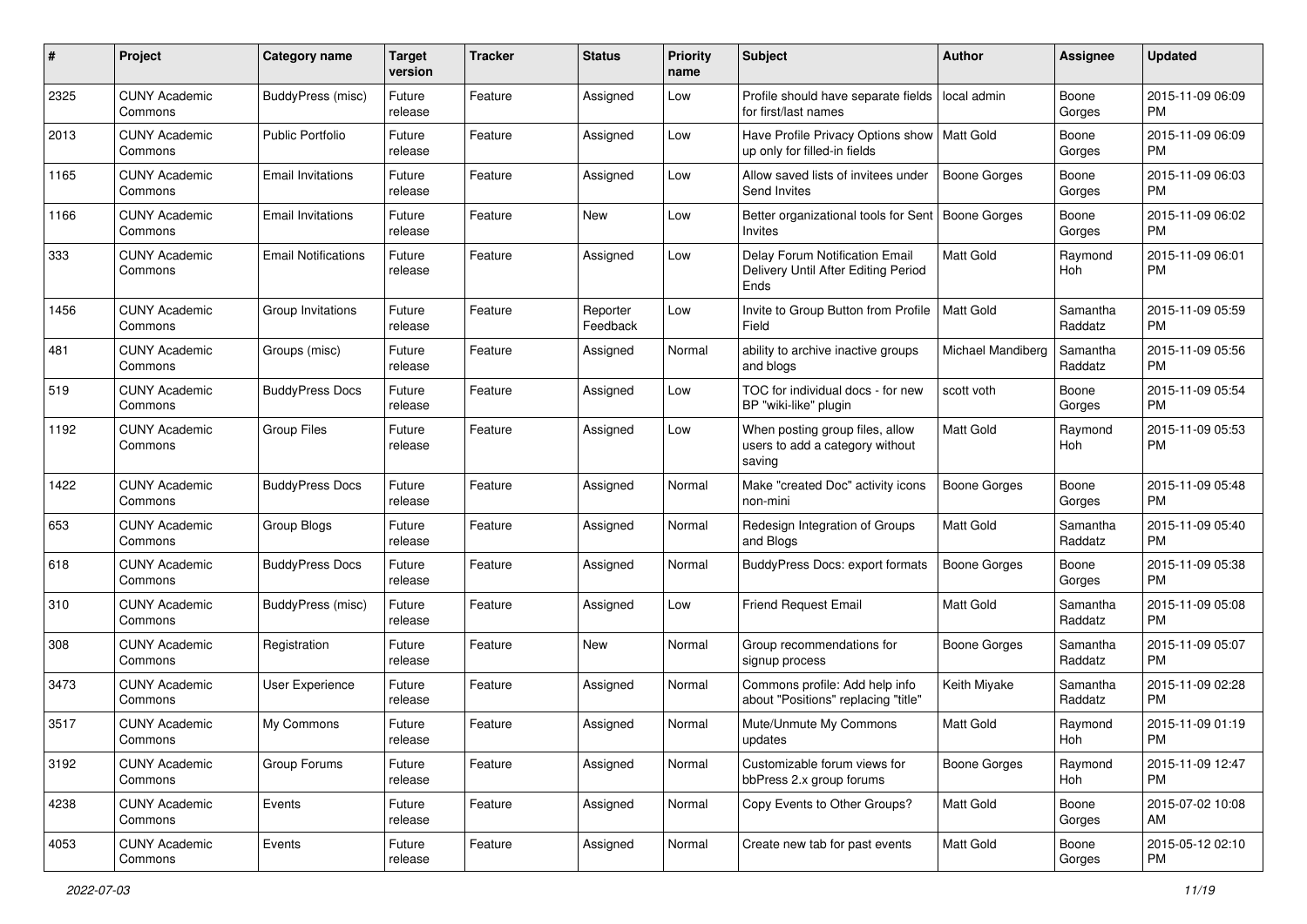| #    | Project                         | <b>Category name</b>     | <b>Target</b><br>version | <b>Tracker</b> | <b>Status</b> | <b>Priority</b><br>name | <b>Subject</b>                                                                 | <b>Author</b>       | <b>Assignee</b>     | <b>Updated</b>                |
|------|---------------------------------|--------------------------|--------------------------|----------------|---------------|-------------------------|--------------------------------------------------------------------------------|---------------------|---------------------|-------------------------------|
| 3536 | <b>CUNY Academic</b><br>Commons | My Commons               | Future<br>release        | Feature        | Assigned      | Normal                  | Infinite Scroll on My Commons<br>page                                          | <b>Matt Gold</b>    | Raymond<br>Hoh      | 2015-04-13 04:42<br>PM.       |
| 3662 | <b>CUNY Academic</b><br>Commons | SEO                      | Future<br>release        | Feature        | Assigned      | Normal                  | Duplicate Content/SEO/Google<br>issues                                         | Matt Gold           | Raymond<br>Hoh      | 2015-04-13 04:37<br><b>PM</b> |
| 370  | <b>CUNY Academic</b><br>Commons | Registration             | Future<br>release        | Feature        | Assigned      | High                    | <b>Guest Accounts</b>                                                          | Matt Gold           | Matt Gold           | 2015-04-09 09:33<br><b>PM</b> |
| 3770 | <b>CUNY Academic</b><br>Commons | <b>Public Portfolio</b>  | Future<br>release        | Feature        | Assigned      | Normal                  | Improve Layout/Formatting of<br>Positions Area on Public Portfolios            | <b>Matt Gold</b>    | Chris Stein         | 2015-04-01 09:17<br><b>PM</b> |
| 3308 | <b>CUNY Academic</b><br>Commons | Group Invitations        | Future<br>release        | Feature        | Assigned      | Normal                  | Allow members to rescind group<br>invitations                                  | <b>Matt Gold</b>    | Boone<br>Gorges     | 2015-04-01 08:53<br><b>PM</b> |
| 3759 | <b>CUNY Academic</b><br>Commons | WordPress (misc)         | Future<br>release        | Feature        | Assigned      | Normal                  | Review Interface for Adding Users<br>to Blogs                                  | Matt Gold           | Boone<br>Gorges     | 2015-03-24 05:52<br>PM.       |
| 3042 | <b>CUNY Academic</b><br>Commons | <b>Public Portfolio</b>  | Future<br>release        | Feature        | Assigned      | Normal                  | Browsing member interests                                                      | Matt Gold           | Boone<br>Gorges     | 2015-03-21 09:04<br>PM.       |
| 2754 | <b>CUNY Academic</b><br>Commons | Design                   | Future<br>release        | Feature        | Assigned      | Normal                  | Determine strategy for CAC logo<br>handling in top header                      | Micki Kaufman       | Chris Stein         | 2015-01-05 08:53<br>PM.       |
| 2832 | <b>CUNY Academic</b><br>Commons | <b>Public Portfolio</b>  | Future<br>release        | Feature        | Assigned      | Normal                  | Improve interface for (not)<br>auto-linking profile fields                     | <b>Boone Gorges</b> | Chris Stein         | 2015-01-05 08:52<br><b>PM</b> |
| 2753 | <b>CUNY Academic</b><br>Commons | Public Portfolio         | Future<br>release        | Feature        | New           | Normal                  | Create actual actual tagification in<br>academic interests and other<br>fields | Micki Kaufman       | Boone<br>Gorges     | 2015-01-05 08:52<br><b>PM</b> |
| 364  | <b>CUNY Academic</b><br>Commons | <b>WordPress Plugins</b> | Future<br>release        | Feature        | <b>New</b>    | Normal                  | <b>Bulletin Board</b>                                                          | Matt Gold           |                     | 2015-01-05 08:50<br><b>PM</b> |
| 1562 | <b>CUNY Academic</b><br>Commons | <b>WordPress Plugins</b> | Future<br>release        | Feature        | Assigned      | Low                     | Play with NYT Collaborative<br>Authoring Tool                                  | Matt Gold           | Boone<br>Gorges     | 2015-01-05 08:47<br>PM.       |
| 658  | <b>CUNY Academic</b><br>Commons | <b>WordPress Plugins</b> | Future<br>release        | Feature        | Assigned      | Normal                  | Rebulid Sitewide Tag Suggestion                                                | <b>Matt Gold</b>    | Boone<br>Gorges     | 2015-01-05 08:47<br><b>PM</b> |
| 412  | <b>CUNY Academic</b><br>Commons | <b>WordPress Themes</b>  | Future<br>release        | Feature        | Assigned      | Normal                  | <b>Featured Themes</b>                                                         | Matt Gold           | Dominic<br>Giglio   | 2015-01-05 08:44<br><b>PM</b> |
| 3475 | <b>CUNY Academic</b><br>Commons | Events                   | Future<br>release        | Feature        | Assigned      | Normal                  | Request to add plugin to<br>streamline room<br>booking/appointment booking     | Naomi Barrettara    | Boone<br>Gorges     | 2014-12-01 05:14<br><b>PM</b> |
| 3193 | <b>CUNY Academic</b><br>Commons | Group Forums             | Future<br>release        | Feature        | Assigned      | Normal                  | bbPress 2.x dynamic roles and<br>RBE                                           | Boone Gorges        | Boone<br>Gorges     | 2014-09-30 01:30<br>PM        |
| 3458 | <b>CUNY Academic</b><br>Commons | Groups (misc)            | Future<br>release        | Feature        | Assigned      | Normal                  | Filter Members of Group by<br>Campus                                           | Michael Smith       | Samantha<br>Raddatz | 2014-09-26 08:32<br>PM        |
| 3330 | <b>CUNY Academic</b><br>Commons | My Commons               | Future<br>release        | Feature        | Assigned      | Normal                  | "Commons Information" tool                                                     | Boone Gorges        | Chris Stein         | 2014-09-22 08:46<br><b>PM</b> |
| 2223 | <b>CUNY Academic</b><br>Commons | <b>WordPress Plugins</b> | Future<br>release        | Feature        | Assigned      | Low                     | Add Participad to the CUNY<br><b>Academic Commons</b>                          | Matt Gold           | Boone<br>Gorges     | 2014-09-17 10:03<br><b>PM</b> |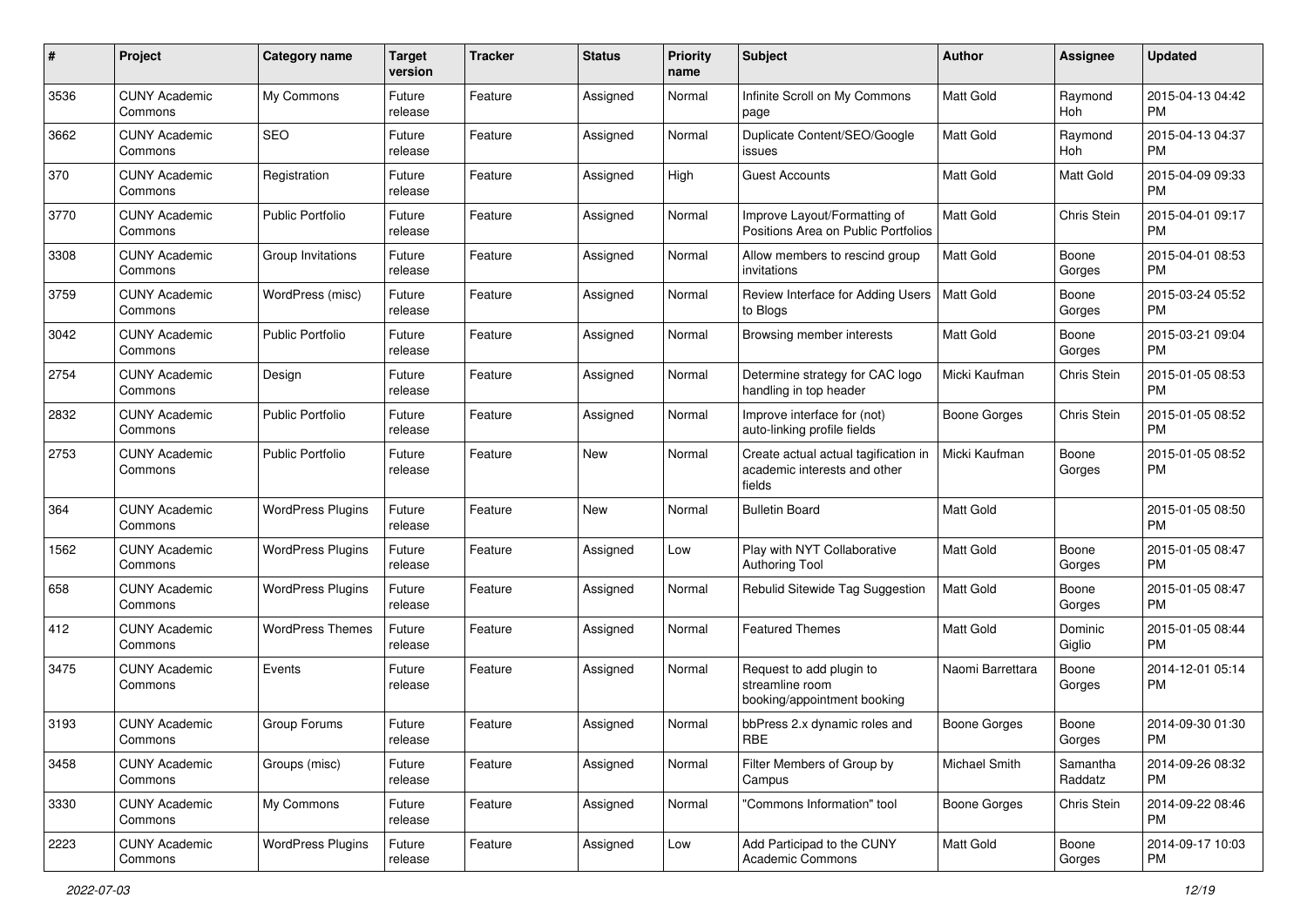| #     | Project                         | <b>Category name</b>     | <b>Target</b><br>version | <b>Tracker</b> | <b>Status</b>        | <b>Priority</b><br>name | Subject                                                               | Author           | <b>Assignee</b>   | <b>Updated</b>                |
|-------|---------------------------------|--------------------------|--------------------------|----------------|----------------------|-------------------------|-----------------------------------------------------------------------|------------------|-------------------|-------------------------------|
| 3354  | <b>CUNY Academic</b><br>Commons | <b>Group Files</b>       | Future<br>release        | Feature        | Assigned             | Low                     | Allow Group Download of Multiple<br><b>Selected Files</b>             | <b>Matt Gold</b> | Chris Stein       | 2014-08-01 08:50<br>AM        |
| 3220  | <b>CUNY Academic</b><br>Commons | <b>Public Portfolio</b>  | Future<br>release        | Feature        | Assigned             | Normal                  | Add indent/outdent option to<br>Formatting Buttons on Profile<br>Page | Matt Gold        | Boone<br>Gorges   | 2014-05-21 10:39<br><b>PM</b> |
| 1888  | <b>CUNY Academic</b><br>Commons | Home Page                | Future<br>release        | Feature        | Assigned             | Normal                  | Refactor BP MPO Activity Filter to<br>support proper pagination       | Sarah Morgano    | Boone<br>Gorges   | 2014-05-01 07:11<br><b>PM</b> |
| 1983  | <b>CUNY Academic</b><br>Commons | Home Page                | Future<br>release        | Feature        | Assigned             | Low                     | Media Library integration with<br>Featured Content plugin             | Boone Gorges     | Dominic<br>Giglio | 2014-03-17 10:34<br>AM        |
| 3080  | <b>CUNY Academic</b><br>Commons | <b>Group Files</b>       | Future<br>release        | Feature        | Assigned             | Low                     | Create a system to keep track of<br>file changes                      | Matt Gold        | Boone<br>Gorges   | 2014-02-26 10:04<br><b>PM</b> |
| 3048  | <b>CUNY Academic</b><br>Commons | <b>Public Portfolio</b>  | Future<br>release        | Feature        | New                  | Low                     | Images for rich text profile fields                                   | Boone Gorges     | Boone<br>Gorges   | 2014-02-19 12:56<br><b>PM</b> |
| 940   | <b>CUNY Academic</b><br>Commons | Redmine                  | Future<br>release        | Feature        | Assigned             | Low                     | Communication with users after<br>releases                            | <b>Matt Gold</b> | Dominic<br>Giglio | 2012-09-09 04:36<br><b>PM</b> |
| 1508  | <b>CUNY Academic</b><br>Commons | WordPress (misc)         | Future<br>release        | Feature        | Assigned             | Normal                  | Share login cookies across<br>mapped domains                          | Boone Gorges     | Boone<br>Gorges   | 2012-07-02 12:12<br><b>PM</b> |
| 599   | <b>CUNY Academic</b><br>Commons | BuddyPress (misc)        | Future<br>release        | Feature        | Assigned             | Normal                  | Consider adding rating plugins for<br><b>BuddyPress/BBPress</b>       | <b>Matt Gold</b> | Boone<br>Gorges   | 2011-08-22 06:50<br><b>PM</b> |
| 585   | <b>CUNY Academic</b><br>Commons | Group Forums             | Future<br>release        | Feature        | Assigned             | Normal                  | Merge Forum Topics                                                    | Sarah Morgano    | Boone<br>Gorges   | 2011-07-06 04:11<br><b>PM</b> |
| 635   | <b>CUNY Academic</b><br>Commons | BuddyPress (misc)        | Future<br>release        | Feature        | Assigned             | Normal                  | Big Blue Button -<br>Videoconferencing in Groups and<br><b>Blogs</b>  | Matt Gold        | Boone<br>Gorges   | 2011-03-14 03:24<br><b>PM</b> |
| 500   | <b>CUNY Academic</b><br>Commons | BuddyPress (misc)        | Future<br>release        | Feature        | Assigned             | Normal                  | <b>Export Group Data</b>                                              | Matt Gold        | Boone<br>Gorges   | 2010-12-19 12:09<br><b>PM</b> |
| 435   | <b>CUNY Academic</b><br>Commons | <b>BuddyPress</b> (misc) | Future<br>release        | Feature        | Assigned             | Normal                  | Include Avatar Images in Forum<br><b>Post Notification Emails</b>     | <b>Matt Gold</b> | Boone<br>Gorges   | 2010-12-08 12:40<br><b>PM</b> |
| 377   | <b>CUNY Academic</b><br>Commons | BuddyPress (misc)        | Future<br>release        | Feature        | Assigned             | Normal                  | Like buttons                                                          | Matt Gold        | Boone<br>Gorges   | 2010-11-16 05:13<br><b>PM</b> |
| 58    | <b>CUNY Academic</b><br>Commons | BuddyPress (misc)        | Future<br>release        | Feature        | Assigned             | Low                     | Make member search sortable by<br>last name                           | Roberta Brody    | Boone<br>Gorges   | 2010-08-26 02:38<br><b>PM</b> |
| 15169 | <b>CUNY Academic</b><br>Commons |                          | 2.0.3                    | Support        | Reporter<br>Feedback | Normal                  | new Prelude website zipfiles for<br>custom theme and other files.     | Marilyn Weber    |                   | 2022-06-29 11:32<br>AM        |
| 15655 | <b>CUNY Academic</b><br>Commons |                          | 2.0.3                    | Support        | Reporter<br>Feedback | Normal                  | Event Aggregator plugin?                                              | Marilyn Weber    |                   | 2022-06-29 11:32<br>AM        |
| 13946 | <b>CUNY Academic</b><br>Commons | <b>WordPress Plugins</b> | 2.1.0                    | Support        | Assigned             | Normal                  | Custom Embed handler For<br>OneDrive files                            | scott voth       | Raymond<br>Hoh    | 2022-05-26 10:46<br>AM        |
| 16110 | <b>CUNY Academic</b><br>Commons |                          |                          | Support        | Reporter<br>Feedback | Normal                  | remove Creative Commons<br>license from pages?                        | Marilyn Weber    | Raymond<br>Hoh    | 2022-05-17 06:11<br><b>PM</b> |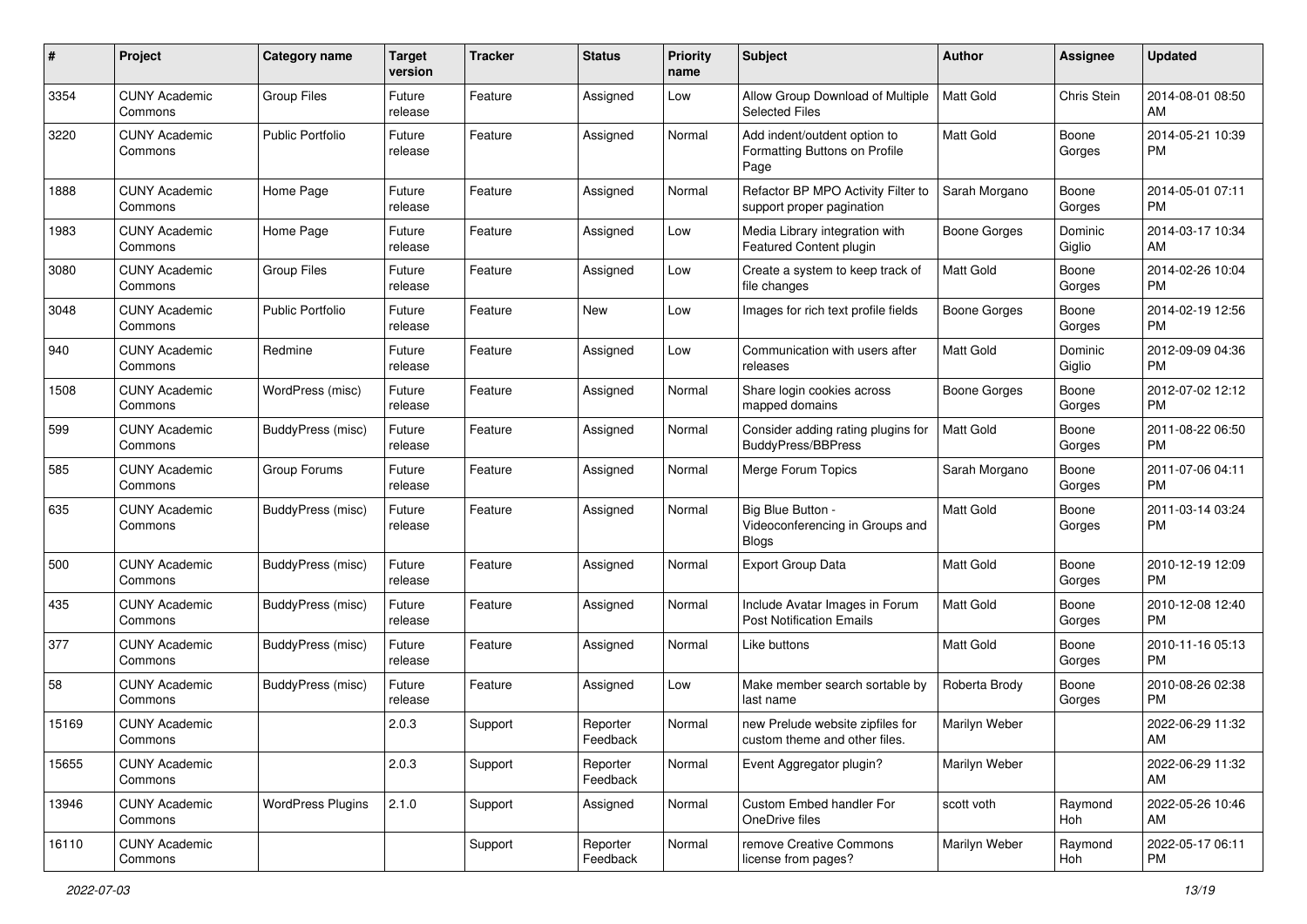| #     | Project                         | <b>Category name</b>    | <b>Target</b><br>version | <b>Tracker</b> | <b>Status</b>        | <b>Priority</b><br>name | <b>Subject</b>                                              | <b>Author</b>  | Assignee        | <b>Updated</b>                |
|-------|---------------------------------|-------------------------|--------------------------|----------------|----------------------|-------------------------|-------------------------------------------------------------|----------------|-----------------|-------------------------------|
| 16099 | <b>CUNY Academic</b><br>Commons |                         |                          | Support        | Reporter<br>Feedback | Normal                  | request for Newsletter Glue                                 | Marilyn Weber  |                 | 2022-05-13 12:14<br><b>PM</b> |
| 15685 | <b>CUNY Academic</b><br>Commons |                         |                          | Support        | <b>New</b>           | High                    | problem with chrome?                                        | Marilyn Weber  |                 | 2022-04-25 03:40<br><b>PM</b> |
| 15816 | <b>CUNY Academic</b><br>Commons |                         | Not tracked              | Support        | New                  | Normal                  | slow loading at SPS                                         | Marilyn Weber  |                 | 2022-04-05 01:26<br><b>PM</b> |
| 15767 | <b>CUNY Academic</b><br>Commons | WordPress (misc)        |                          | Support        | New                  | Normal                  | Site loading slowly                                         | scott voth     | Boone<br>Gorges | 2022-04-04 08:56<br><b>PM</b> |
| 15565 | <b>CUNY Academic</b><br>Commons |                         |                          | Support        | New                  | Normal                  | Events - send updates to an email<br>listserv               | Marilyn Weber  |                 | 2022-03-10 01:06<br><b>PM</b> |
| 15370 | <b>CUNY Academic</b><br>Commons |                         |                          | Support        | Reporter<br>Feedback | Normal                  | All-in-One Event Calendar?                                  | Marilyn Weber  |                 | 2022-02-17 11:03<br>AM        |
| 15176 | <b>CUNY Academic</b><br>Commons |                         | Not tracked              | Support        | Reporter<br>Feedback | Normal                  | Archiving Q Writing & Old<br>Wordpress Sites on the Commons | Laurie Hurson  |                 | 2022-02-08 10:28<br>AM        |
| 15260 | <b>CUNY Academic</b><br>Commons |                         |                          | Support        | Reporter<br>Feedback | Normal                  | Diacritical markings   European<br><b>Stages</b>            | Marilyn Weber  |                 | 2022-02-04 08:16<br>AM        |
| 15045 | <b>CUNY Academic</b><br>Commons |                         |                          | Support        | New                  | Normal                  | no result for KCeL in the search<br>box on the commons      | Marilyn Weber  |                 | 2021-12-10 11:29<br>AM        |
| 14994 | <b>CUNY Academic</b><br>Commons | cdev.gc.cuny.edu        | Not tracked              | Support        | In Progress          | Normal                  | Clear Cache on CDEV                                         | scott voth     | Raymond<br>Hoh  | 2021-12-07 03:51<br><b>PM</b> |
| 14983 | <b>CUNY Academic</b><br>Commons | WordPress (misc)        | Not tracked              | Support        | Reporter<br>Feedback | Normal                  | "Read More" tag not working                                 | Rebecca Krisel | Raymond<br>Hoh  | 2021-11-23 01:17<br><b>PM</b> |
| 14911 | <b>CUNY Academic</b><br>Commons | <b>WordPress Themes</b> | Not tracked              | Support        | New                  | Normal                  | Twentytwentyone theme                                       | Marilyn Weber  |                 | 2021-10-28 10:37<br>AM        |
| 14900 | <b>CUNY Academic</b><br>Commons |                         | Not tracked              | Support        | Reporter<br>Feedback | Normal                  | previous theme?                                             | Marilyn Weber  |                 | 2021-10-25 10:31<br><b>AM</b> |
| 14842 | <b>CUNY Academic</b><br>Commons |                         | Not tracked              | Support        | Reporter<br>Feedback | Normal                  | Question about widgets and block<br>editor                  | Gina Cherry    |                 | 2021-10-06 03:01<br><b>PM</b> |
| 14784 | <b>CUNY Academic</b><br>Commons |                         |                          | Support        | Reporter<br>Feedback | Normal                  | User report of logo problem when<br>using Customizer theme  | Marilyn Weber  |                 | 2021-09-17 10:25<br>AM        |
| 14538 | <b>CUNY Academic</b><br>Commons |                         | Not tracked              | Support        | Reporter<br>Feedback | Normal                  | <b>Weebly To Commons</b>                                    | Laurie Hurson  |                 | 2021-09-14 10:47<br><b>AM</b> |
| 14398 | <b>CUNY Academic</b><br>Commons |                         | Not tracked              | Support        | Reporter<br>Feedback | Normal                  | Events plug-in notification problem   Marilyn Weber         |                |                 | 2021-05-11 11:21<br><b>AM</b> |
| 14074 | <b>CUNY Academic</b><br>Commons | WordPress (misc)        | Not tracked              | Support        | Reporter<br>Feedback | Normal                  | page password protection problem                            | Marilyn Weber  |                 | 2021-03-02 11:03<br>AM        |
| 13975 | <b>CUNY Academic</b><br>Commons | Social Paper            | Not tracked              | Support        | Reporter<br>Feedback | Normal                  | can't approve comments on Social<br>Paper paper             | Marilyn Weber  |                 | 2021-02-12 09:33<br>AM        |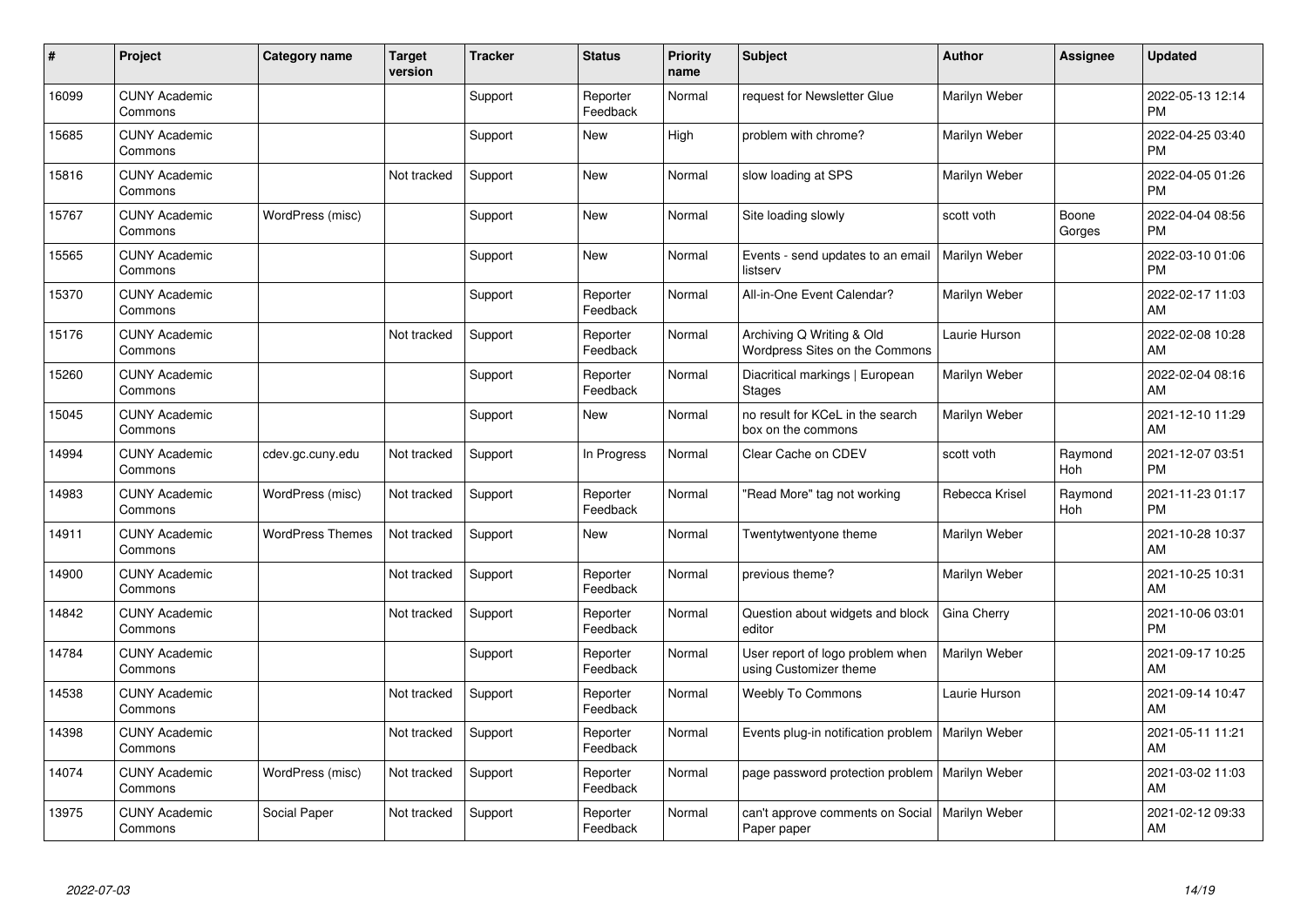| #     | Project                         | Category name             | <b>Target</b><br>version | <b>Tracker</b> | <b>Status</b>        | Priority<br>name | <b>Subject</b>                                                   | <b>Author</b>   | <b>Assignee</b>  | <b>Updated</b>                |
|-------|---------------------------------|---------------------------|--------------------------|----------------|----------------------|------------------|------------------------------------------------------------------|-----------------|------------------|-------------------------------|
| 13286 | <b>CUNY Academic</b><br>Commons |                           | Not tracked              | Support        | <b>New</b>           | Normal           | problem connecting with<br>WordPress app                         | Marilyn Weber   | Raymond<br>Hoh   | 2020-09-08 11:16<br>AM        |
| 13255 | <b>CUNY Academic</b><br>Commons |                           | Not tracked              | Support        | Reporter<br>Feedback | Normal           | Accessibility problems                                           | Marilyn Weber   |                  | 2020-09-01 05:48<br><b>PM</b> |
| 13034 | <b>CUNY Academic</b><br>Commons |                           | Not tracked              | Support        | Reporter<br>Feedback | Normal           | a site is asking people to join the<br>Commons to get a download | Marilyn Weber   |                  | 2020-07-12 07:23<br>AM        |
| 12741 | <b>CUNY Academic</b><br>Commons | <b>WordPress Plugins</b>  | Not tracked              | Support        | Reporter<br>Feedback | Normal           | Tableau Public Viz Block                                         | Marilyn Weber   | Raymond<br>Hoh   | 2020-05-12 11:00<br>AM        |
| 12484 | <b>CUNY Academic</b><br>Commons |                           | Not tracked              | Support        | Reporter<br>Feedback | Normal           | Sign up Code for COIL Course<br>starting in March                | Laurie Hurson   | Matt Gold        | 2020-03-02 02:26<br><b>PM</b> |
| 12382 | <b>CUNY Academic</b><br>Commons | Membership                | Not tracked              | Support        | <b>New</b>           | Normal           | Email request change                                             | Marilyn Weber   | Marilyn<br>Weber | 2020-02-06 12:56<br><b>PM</b> |
| 12352 | <b>CUNY Academic</b><br>Commons |                           | Not tracked              | Support        | <b>New</b>           | Normal           | "posts list" page builder block<br>option                        | Marilyn Weber   |                  | 2020-02-03 01:29<br><b>PM</b> |
| 12350 | <b>CUNY Academic</b><br>Commons | <b>Blogs (BuddyPress)</b> | Not tracked              | Support        | Reporter<br>Feedback | Normal           | URL creation problem                                             | Marilyn Weber   |                  | 2020-02-03 11:27<br>AM        |
| 12328 | <b>CUNY Academic</b><br>Commons |                           | Not tracked              | Support        | <b>New</b>           | Normal           | Sign up Code for Non-CUNY<br>Faculty                             | Laurie Hurson   |                  | 2020-01-28 10:25<br>AM        |
| 12247 | <b>CUNY Academic</b><br>Commons | Publicity                 | Not tracked              | Support        | <b>New</b>           | Normal           | <b>Screenshot of First Commons</b><br>Homepage                   | scott voth      | scott voth       | 2020-01-14 12:08<br><b>PM</b> |
| 12004 | <b>CUNY Academic</b><br>Commons |                           | Not tracked              | Support        | Reporter<br>Feedback | Normal           | Notifications for spam blog<br>comments                          | Gina Cherry     | Raymond<br>Hoh   | 2019-11-01 12:05<br><b>PM</b> |
| 11519 | <b>CUNY Academic</b><br>Commons |                           | Not tracked              | Support        | Assigned             | Normal           | comment option not appearing                                     | Marilyn Weber   |                  | 2019-09-24 10:28<br>AM        |
| 11883 | <b>CUNY Academic</b><br>Commons | Help/Codex                | Not tracked              | Support        | New                  | Normal           | Need Embedding Help Page<br>Update (Tableau)                     | Anthony Wheeler | scott voth       | 2019-09-24 08:49<br>AM        |
| 11848 | <b>CUNY Academic</b><br>Commons |                           | Not tracked              | Support        | Hold                 | Normal           | a Dean of Faculty wants to share<br>a large file                 | Marilyn Weber   |                  | 2019-09-24 08:44<br>AM        |
| 11788 | <b>CUNY Academic</b><br>Commons | <b>WordPress Plugins</b>  | Future<br>release        | Support        | Reporter<br>Feedback | Normal           | Plugin Request - Browse Aloud                                    | scott voth      |                  | 2019-09-24 08:42<br>AM        |
| 11545 | <b>CUNY Academic</b><br>Commons | <b>WordPress Plugins</b>  | Not tracked              | Support        | <b>New</b>           | Normal           | Twitter searches in WordPress                                    | Gina Cherry     | Matt Gold        | 2019-09-23 01:03<br><b>PM</b> |
| 10273 | <b>CUNY Academic</b><br>Commons | Registration              | Not tracked              | Support        | Reporter<br>Feedback | Normal           | users combining CF and campus<br>address                         | Marilyn Weber   |                  | 2019-09-18 10:58<br>AM        |
| 11787 | <b>CUNY Academic</b><br>Commons |                           | Not tracked              | Support        | Reporter<br>Feedback | Normal           | automated comments notifications<br>on ZenDesk                   | Marilyn Weber   |                  | 2019-08-26 06:18<br><b>PM</b> |
| 11771 | <b>CUNY Academic</b><br>Commons |                           | Not tracked              | Support        | Reporter<br>Feedback | Normal           | post displays in sections                                        | Marilyn Weber   |                  | 2019-08-20 10:34<br>AM        |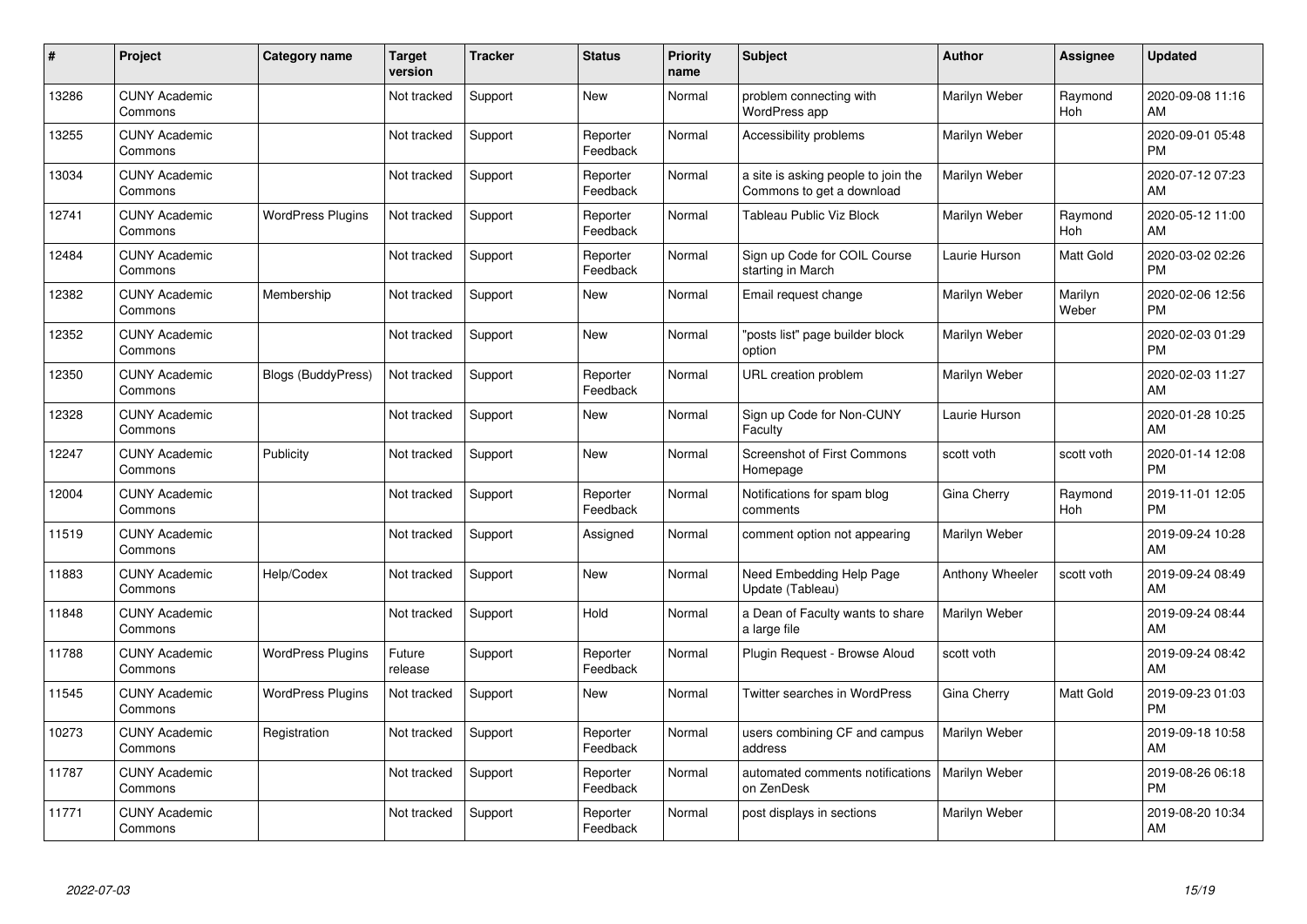| #     | <b>Project</b>                  | Category name            | <b>Target</b><br>version | <b>Tracker</b> | <b>Status</b>        | <b>Priority</b><br>name | <b>Subject</b>                                                                     | <b>Author</b>         | Assignee            | <b>Updated</b>                |
|-------|---------------------------------|--------------------------|--------------------------|----------------|----------------------|-------------------------|------------------------------------------------------------------------------------|-----------------------|---------------------|-------------------------------|
| 11493 | <b>CUNY Academic</b><br>Commons | Domain Mapping           | Not tracked              | Support        | Reporter<br>Feedback | Normal                  | Domain Mapping Request - Talia<br>Schaffer                                         | scott voth            | Matt Gold           | 2019-08-06 08:39<br>AM        |
| 11624 | <b>CUNY Academic</b><br>Commons | WordPress (misc)         | Not tracked              | Support        | New                  | Normal                  | Change pages into posts or swap<br>database for a Commons site?                    | Stephen Klein         | Raymond<br>Hoh      | 2019-07-09 11:04<br>AM        |
| 11496 | <b>CUNY Academic</b><br>Commons | <b>Public Portfolio</b>  | 1.15.2                   | Support        | New                  | Normal                  | Replace Twitter Icon on Member<br>Portfolio page                                   | scott voth            | Boone<br>Gorges     | 2019-06-06 01:03<br><b>PM</b> |
| 11509 | <b>CUNY Academic</b><br>Commons |                          | Not tracked              | Support        | Reporter<br>Feedback | Normal                  | deleted Page causing a Menu<br>problem?                                            | Marilyn Weber         |                     | 2019-06-04 09:54<br>AM        |
| 11386 | <b>CUNY Academic</b><br>Commons | WordPress - Media        | Not tracked              | Support        | Reporter<br>Feedback | Normal                  | disappearing images                                                                | scott voth            | Boone<br>Gorges     | 2019-05-14 10:32<br>AM        |
| 11449 | <b>CUNY Academic</b><br>Commons | WordPress - Media        | Not tracked              | Support        | Reporter<br>Feedback | Normal                  | Cloning Media Library for JITP<br>from Staging to Production Site                  | <b>Patrick DeDauw</b> | Boone<br>Gorges     | 2019-05-13 12:00<br><b>PM</b> |
| 11149 | <b>CUNY Academic</b><br>Commons |                          | Not tracked              | Support        | Reporter<br>Feedback | Normal                  | comments getting blocked                                                           | Marilyn Weber         | Raymond<br>Hoh      | 2019-03-26 11:40<br>AM        |
| 10982 | <b>CUNY Academic</b><br>Commons | Domain Mapping           | Not tracked              | Support        | Reporter<br>Feedback | Normal                  | <b>CNAME</b> question                                                              | scott voth            |                     | 2019-01-22 04:29<br><b>PM</b> |
| 10839 | <b>CUNY Academic</b><br>Commons | About page               | Not tracked              | Support        | New                  | Normal                  | <b>Mission Statement Needs</b><br>Revision                                         | scott voth            | Matt Gold           | 2018-12-26 10:58<br>AM        |
| 10657 | <b>CUNY Academic</b><br>Commons |                          | Not tracked              | Support        | Reporter<br>Feedback | Normal                  | child theme problems                                                               | Marilyn Weber         |                     | 2018-11-08 01:19<br><b>PM</b> |
| 9941  | <b>CUNY Academic</b><br>Commons | Wiki                     | Not tracked              | Support        | Assigned             | Normal                  | Wiki functionality                                                                 | <b>Matt Gold</b>      | Boone<br>Gorges     | 2018-06-26 10:57<br>AM        |
| 9729  | <b>CUNY Academic</b><br>Commons | <b>SEO</b>               | Not tracked              | Support        | New                  | Normal                  | 503 Errors showing on<br>newlaborforum.cuny.edu                                    | Diane Krauthamer      | Raymond<br>Hoh      | 2018-05-22 04:48<br><b>PM</b> |
| 8607  | <b>CUNY Academic</b><br>Commons |                          | Not tracked              | Support        | New                  | Normal                  | Paypal?                                                                            | Marilyn Weber         | Matt Gold           | 2018-05-15 01:37<br><b>PM</b> |
| 9207  | <b>CUNY Academic</b><br>Commons |                          | Future<br>release        | Support        | Reporter<br>Feedback | Normal                  | display dashboards made in<br>Tableau?                                             | Marilyn Weber         | Boone<br>Gorges     | 2018-04-10 10:42<br>AM        |
| 9211  | <b>CUNY Academic</b><br>Commons | <b>WordPress Plugins</b> | Future<br>release        | Support        | Reporter<br>Feedback | Normal                  | Auto-Role Setting in Forum Plugin<br><b>Causing Some Confusion</b>                 | Luke Waltzer          | Boone<br>Gorges     | 2018-03-13 11:44<br>AM        |
| 5826  | <b>CUNY Academic</b><br>Commons | <b>WordPress Plugins</b> | Future<br>release        | Support        | Reporter<br>Feedback | Normal                  | <b>Remove Subscription Options</b><br>plugin from directory                        | Sarah Morgano         | Sarah<br>Morgano    | 2016-10-21 04:14<br><b>PM</b> |
| 4986  | <b>CUNY Academic</b><br>Commons | ZenDesk                  | Not tracked              | Support        | Assigned             | Normal                  | Prepare documentation for<br>Zendesk re web widget                                 | <b>Matt Gold</b>      | Samantha<br>Raddatz | 2016-02-25 03:09<br><b>PM</b> |
| 636   | <b>CUNY Academic</b><br>Commons | WordPress (misc)         | Not tracked              | Support        | Assigned             | Normal                  | Create Lynda.com-like Table of<br>Contents for Prospective Tutorial<br>Screencasts | <b>Matt Gold</b>      | scott voth          | 2016-02-23 03:12<br><b>PM</b> |
| 4070  | <b>CUNY Academic</b><br>Commons | Analytics                | Not tracked              | Support        | Assigned             | Normal                  | Request for JITP site analytics                                                    | <b>Matt Gold</b>      | Seth Persons        | 2016-02-23 03:09<br><b>PM</b> |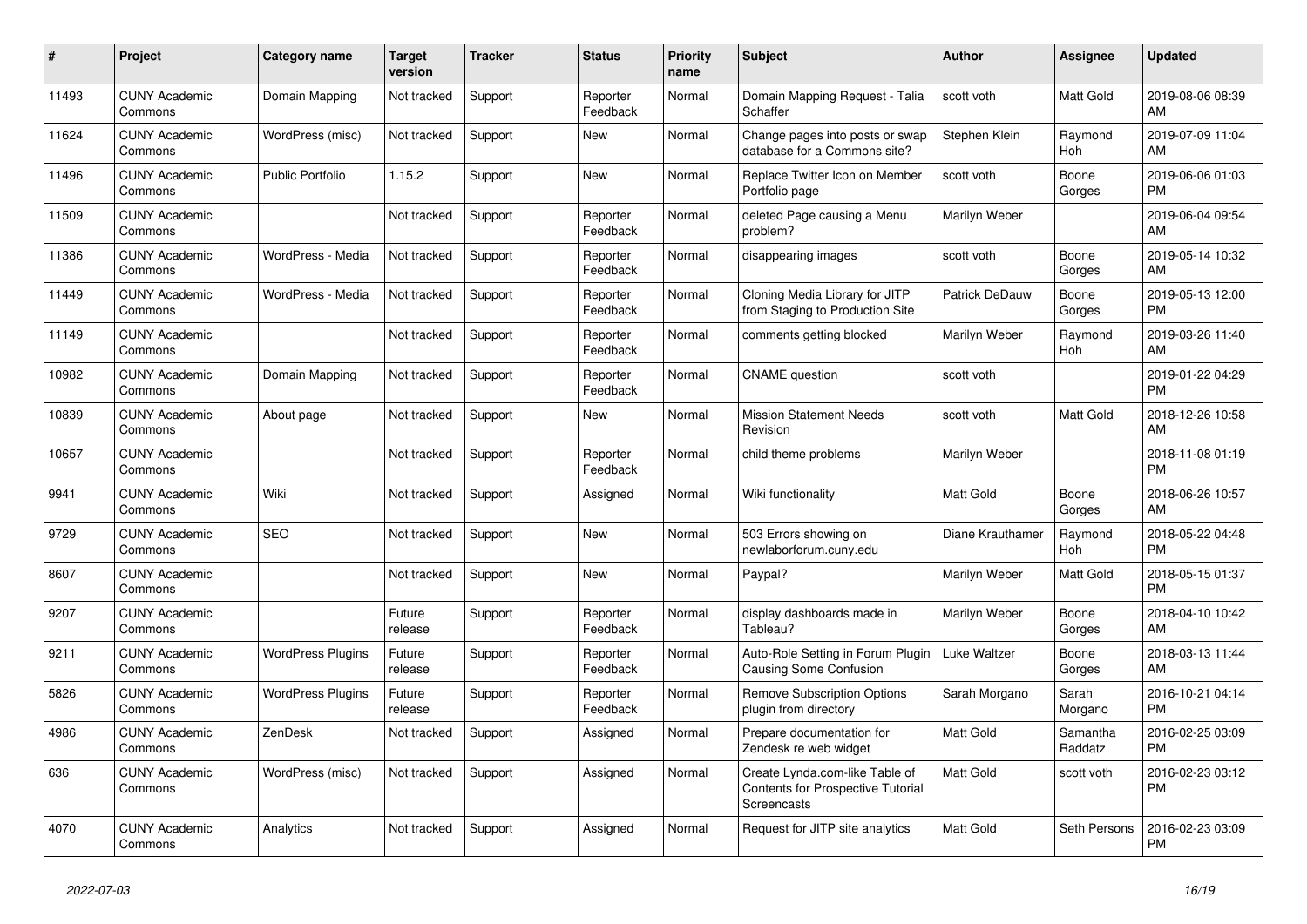| #     | Project                         | <b>Category name</b>    | <b>Target</b><br>version | <b>Tracker</b> | <b>Status</b>        | <b>Priority</b><br>name | <b>Subject</b>                                                                       | <b>Author</b>    | Assignee            | <b>Updated</b>                |
|-------|---------------------------------|-------------------------|--------------------------|----------------|----------------------|-------------------------|--------------------------------------------------------------------------------------|------------------|---------------------|-------------------------------|
| 2175  | <b>CUNY Academic</b><br>Commons | WordPress (misc)        | Not tracked              | Support        | Assigned             | Normal                  | Subscibe 2 vs. Jetpack<br>subscription options                                       | local admin      | <b>Matt Gold</b>    | 2016-01-26 04:58<br><b>PM</b> |
| 3492  | <b>CUNY Academic</b><br>Commons | <b>WordPress Themes</b> | Future<br>release        | Support        | Assigned             | Normal                  | Add CBOX theme to the<br>Commons                                                     | scott voth       | Raymond<br>Hoh      | 2014-10-08 05:55<br><b>PM</b> |
| 12392 | <b>CUNY Academic</b><br>Commons | Help/Codex              | Not tracked              | Documentation  | New                  | Normal                  | <b>Updates to Common Commons</b><br>Questions on Help Page                           | scott voth       | Margaret<br>Galvan  | 2020-02-11 10:53<br>AM        |
| 8666  | <b>CUNY Academic</b><br>Commons | Teaching                | Not tracked              | Documentation  | Assigned             | Normal                  | Create Teaching on the Commons<br>Resource Page                                      | <b>Matt Gold</b> | Laurie Hurson       | 2019-09-23 03:16<br><b>PM</b> |
| 2666  | <b>CUNY Academic</b><br>Commons | About page              | Not tracked              | Documentation  | Assigned             | Normal                  | <b>Update About Text</b>                                                             | Chris Stein      | Luke Waltzer        | 2016-03-04 11:19<br>AM        |
| 3565  | <b>CUNY Academic</b><br>Commons | My Commons              | Not tracked              | Documentation  | New                  | Normal                  | Load Newest inconsistencies                                                          | Chris Stein      | scott voth          | 2015-11-09 01:16<br><b>PM</b> |
| 3524  | <b>CUNY Academic</b><br>Commons | Documentation           | Not tracked              | Documentation  | Assigned             | Normal                  | Post describing all you can do<br>when starting up a new blog/group                  | <b>Matt Gold</b> | scott voth          | 2014-10-04 12:56<br><b>PM</b> |
| 9015  | <b>CUNY Academic</b><br>Commons | Groups (misc)           | Not tracked              | Outreach       | Assigned             | Normal                  | Email group admins the email<br>addresses of their groups                            | <b>Matt Gold</b> | Matt Gold           | 2018-01-02 09:54<br>AM        |
| 3369  | <b>CUNY Academic</b><br>Commons | Reply By Email          | Not tracked              | Outreach       | Hold                 | Normal                  | Release reply by email to WP<br>plugin directory                                     | Matt Gold        | Raymond<br>Hoh      | 2016-03-01 12:46<br><b>PM</b> |
| 14504 | <b>CUNY Academic</b><br>Commons |                         | Not tracked              | Publicity      | Reporter<br>Feedback | Normal                  | Adding showcases to home page<br>menu                                                | Laurie Hurson    | Boone<br>Gorges     | 2022-01-19 03:26<br><b>PM</b> |
| 14475 | <b>CUNY Academic</b><br>Commons |                         | Not tracked              | Publicity      | New                  | Normal                  | OER Showcase Page                                                                    | Laurie Hurson    | Laurie Hurson       | 2021-09-14 10:46<br>AM        |
| 11393 | <b>CUNY Academic</b><br>Commons |                         | Not tracked              | Publicity      | New                  | Normal                  | After 1.15 release, ceate a hero<br>slide and post about adding a site<br>to a group | scott voth       | Patrick<br>Sweeney  | 2019-05-14 10:32<br>AM        |
| 6665  | <b>CUNY Academic</b><br>Commons |                         | Not tracked              | Publicity      | <b>New</b>           | Normal                  | Dead Link in 1.10 announcement<br>post                                               | Paige Dupont     | Stephen Real        | 2016-12-01 03:11<br><b>PM</b> |
| 6014  | <b>CUNY Academic</b><br>Commons | Publicity               | Future<br>release        | Publicity      | Reporter<br>Feedback | Normal                  | Google search listing                                                                | Matt Gold        | Boone<br>Gorges     | 2016-09-21 03:48<br><b>PM</b> |
| 5298  | <b>CUNY Academic</b><br>Commons |                         | Not tracked              | Publicity      | New                  | Normal                  | Survey Pop-Up Text                                                                   | Samantha Raddatz | Samantha<br>Raddatz | 2016-03-22 12:27<br><b>PM</b> |
| 2612  | <b>CUNY Academic</b><br>Commons |                         | Not tracked              | Publicity      | Assigned             | Normal                  | Pinterest site for the Commons                                                       | local admin      | Sarah<br>Morgano    | 2016-03-04 11:19<br>AM        |
| 3510  | <b>CUNY Academic</b><br>Commons | Publicity               | 1.7                      | Publicity      | Assigned             | Normal                  | Post on the News Blog re: 'My<br>Commons'                                            | Micki Kaufman    | Sarah<br>Morgano    | 2014-10-15 11:18<br>AM        |
| 3511  | <b>CUNY Academic</b><br>Commons | Publicity               | 1.7                      | Publicity      | Assigned             | Normal                  | Social media for 1.7                                                                 | Micki Kaufman    | Sarah<br>Morgano    | 2014-10-14 03:32<br><b>PM</b> |
| 3509  | <b>CUNY Academic</b><br>Commons | Publicity               | 1.7                      | Publicity      | <b>New</b>           | Normal                  | Create 1.7 digital signage imagery                                                   | Micki Kaufman    | Marilyn<br>Weber    | 2014-10-01 12:40<br><b>PM</b> |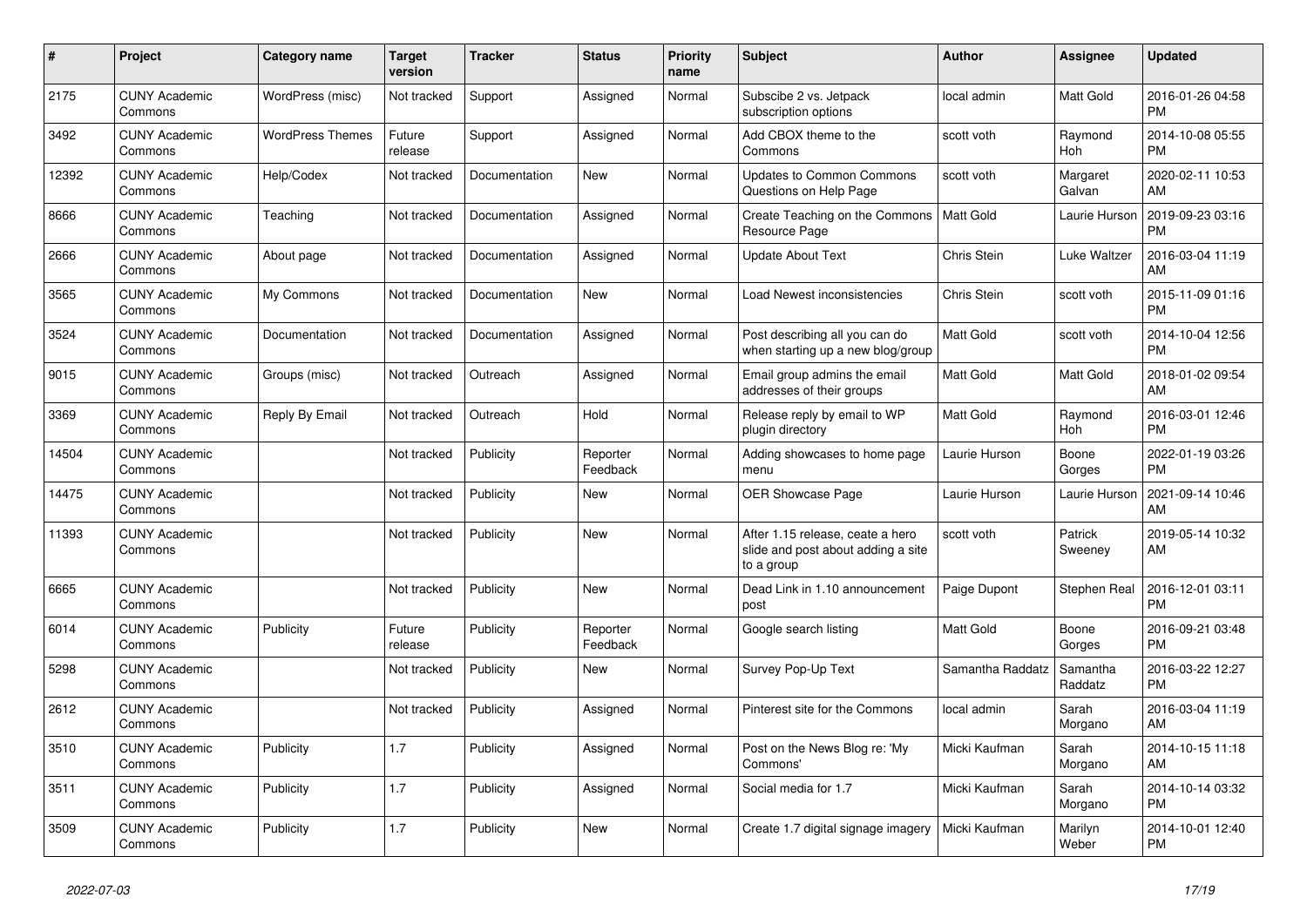| $\#$  | Project                         | <b>Category name</b>        | <b>Target</b><br>version | <b>Tracker</b> | <b>Status</b> | Priority<br>name | <b>Subject</b>                                                     | <b>Author</b>           | <b>Assignee</b>     | <b>Updated</b>                |
|-------|---------------------------------|-----------------------------|--------------------------|----------------|---------------|------------------|--------------------------------------------------------------------|-------------------------|---------------------|-------------------------------|
| 3506  | <b>CUNY Academic</b><br>Commons | Publicity                   | 1.7                      | Publicity      | <b>New</b>    | Normal           | Prepare 1.7 email messaging                                        | Micki Kaufman           | Micki<br>Kaufman    | 2014-10-01 12:36<br><b>PM</b> |
| 10439 | <b>CUNY Academic</b><br>Commons | Design                      | 2.1.0                    | Design/UX      | <b>New</b>    | Normal           | Create Style Guide for Commons                                     | Sonja Leix              | Sara Cannon         | 2022-06-28 01:43<br><b>PM</b> |
| 10580 | <b>CUNY Academic</b><br>Commons | Information<br>Architecture | Future<br>release        | Design/UX      | <b>New</b>    | Normal           | Primary nav item review                                            | Boone Gorges            | Sara Cannon         | 2022-06-28 01:29<br><b>PM</b> |
| 15210 | <b>CUNY Academic</b><br>Commons | Analytics                   | Not tracked              | Design/UX      | <b>New</b>    | Normal           | Google Analytics improvements                                      | Colin McDonald          | Boone<br>Gorges     | 2022-05-24 10:47<br>AM        |
| 11843 | <b>CUNY Academic</b><br>Commons | WordPress (misc)            | Future<br>release        | Design/UX      | <b>New</b>    | Normal           | Tweaking the Gutenberg Editor<br>Interface                         | Laurie Hurson           |                     | 2022-04-26 12:00<br><b>PM</b> |
| 7624  | <b>CUNY Academic</b><br>Commons | BuddyPress (misc)           | Future<br>release        | Design/UX      | New           | Normal           | <b>BP</b> Notifications                                            | Luke Waltzer            | Paige Dupont        | 2017-02-08 10:43<br><b>PM</b> |
| 6392  | <b>CUNY Academic</b><br>Commons | Group Forums                | Future<br>release        | Design/UX      | Assigned      | Low              | Composition/Preview Panes in<br>Forum Posts                        | Luke Waltzer            | Paige Dupont        | 2016-10-21 04:26<br><b>PM</b> |
| 6298  | <b>CUNY Academic</b><br>Commons | User Experience             | Not tracked              | Design/UX      | Assigned      | Normal           | Examine data from survey                                           | <b>Matt Gold</b>        | Margaret<br>Galvan  | 2016-10-14 12:16<br><b>PM</b> |
| 5182  | <b>CUNY Academic</b><br>Commons | Social Paper                | Future<br>release        | Design/UX      | New           | Normal           | "Publishing" a private paper on<br>social paper?                   | Raffi<br>Khatchadourian | Boone<br>Gorges     | 2016-10-13 04:12<br><b>PM</b> |
| 4903  | <b>CUNY Academic</b><br>Commons | Events                      | Future<br>release        | Design/UX      | Assigned      | Normal           | Improving visual appearance of<br>event calendars                  | Matt Gold               | Boone<br>Gorges     | 2016-10-13 11:51<br>AM        |
| 5183  | <b>CUNY Academic</b><br>Commons | Social Paper                | Future<br>release        | Design/UX      | New           | Normal           | Creating a new paper when<br>viewing an existing paper             | Raffi<br>Khatchadourian | Samantha<br>Raddatz | 2016-02-02 12:09<br><b>PM</b> |
| 4622  | <b>CUNY Academic</b><br>Commons | <b>Public Portfolio</b>     | Future<br>release        | Design/UX      | New           | Normal           | <b>Profile Visibility Settings</b>                                 | Samantha Raddatz        | Samantha<br>Raddatz | 2015-09-21 12:18<br><b>PM</b> |
| 4592  | <b>CUNY Academic</b><br>Commons | Events                      | Future<br>release        | Design/UX      | New           | Normal           | Event Creation - Venue Dropdown<br>Slow                            | Samantha Raddatz        | Boone<br>Gorges     | 2015-09-14 04:56<br><b>PM</b> |
| 4226  | <b>CUNY Academic</b><br>Commons | <b>BuddyPress Docs</b>      | Future<br>release        | Design/UX      | New           | Normal           | Add option to connect a Doc with<br>a Group                        | Samantha Raddatz        | Samantha<br>Raddatz | 2015-09-09 04:08<br><b>PM</b> |
| 4404  | <b>CUNY Academic</b><br>Commons | <b>Public Portfolio</b>     | Future<br>release        | Design/UX      | Assigned      | Normal           | Change color of permissions info<br>on portfolio editing interface | Matt Gold               | Samantha<br>Raddatz | 2015-08-11 05:28<br><b>PM</b> |
| 4235  | <b>CUNY Academic</b><br>Commons |                             | Not tracked              | Design/UX      | Assigned      | Normal           | Explore user experience around<br>comments on forum topics vs docs | Matt Gold               | Samantha<br>Raddatz | 2015-07-21 10:23<br>AM        |
| 4253  | <b>CUNY Academic</b><br>Commons | <b>Public Portfolio</b>     | Future<br>release        | Design/UX      | New           | Normal           | Encourage users to add portfolio<br>content                        | Samantha Raddatz        | Samantha<br>Raddatz | 2015-07-07 11:32<br>AM        |
| 4225  | <b>CUNY Academic</b><br>Commons | DiRT Integration            | Future<br>release        | Design/UX      | New           | Normal           | Add information to DIRT page (in<br>Create a Group)                | Samantha Raddatz        | Matt Gold           | 2015-06-26 03:14<br><b>PM</b> |
| 4221  | <b>CUNY Academic</b><br>Commons | Group Forums                | Future<br>release        | Design/UX      | Assigned      | Normal           | Add 'Number of Posts' display<br>option to Forum page              | Samantha Raddatz        | Samantha<br>Raddatz | 2015-06-26 02:21<br><b>PM</b> |